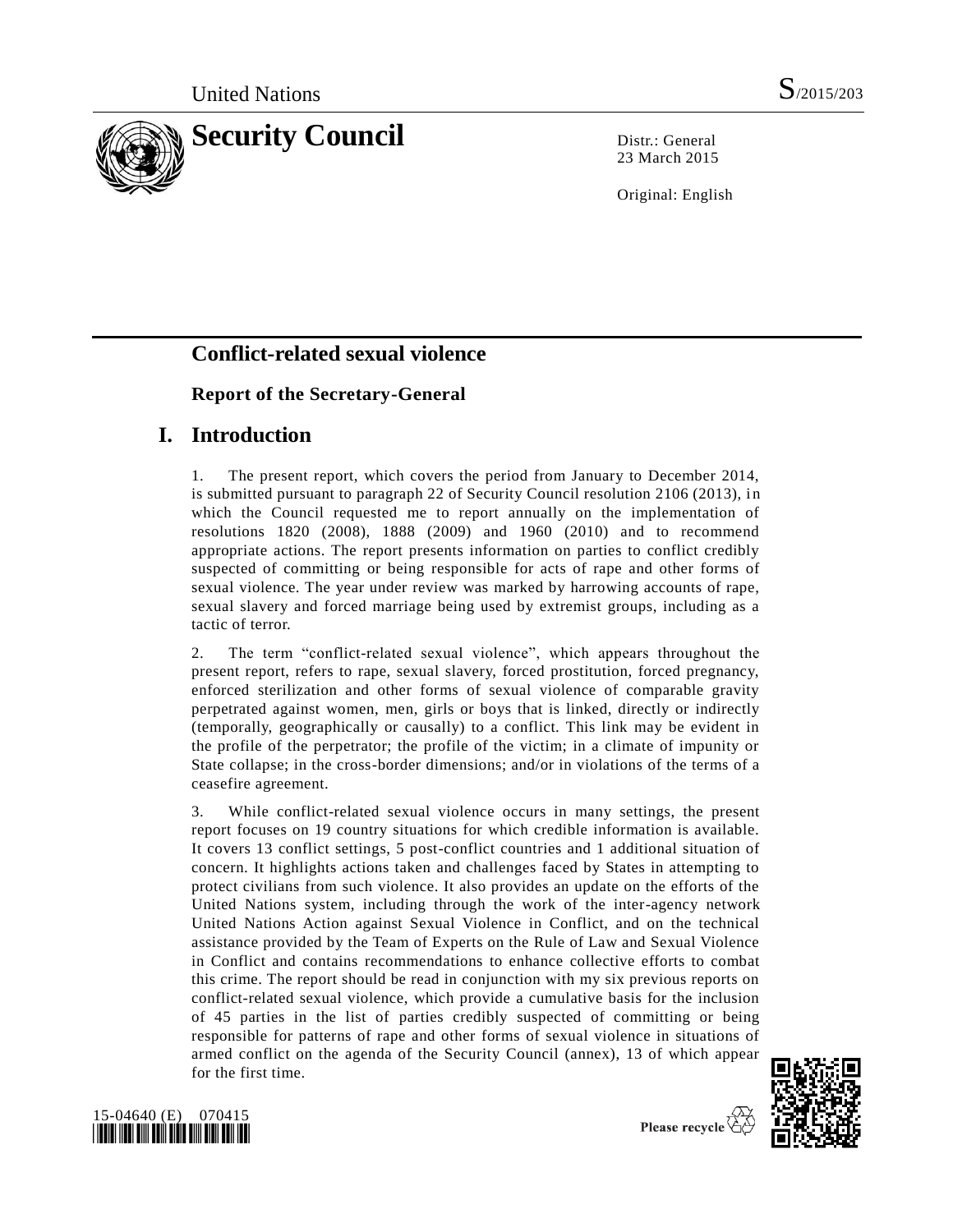4. The report is based on cases documented by United Nations peacekeeping and political missions as well as country teams. As such, it is only indicative of the scale and character of sexual violence globally. It is noteworthy that the increased presence of Women's Protection Advisers in the field has made a tangible contribution to improving the quality of information and analysis received.<sup>1</sup> Moreover, since the establishment of the post of my Special Representative on Sexual Violence in Conflict, ground-breaking gains have been made in terms of traction with national authorities, accountability and engagement with armed forces and groups, though momentous challenges remain.

# **II. Sexual violence as a threat to international peace and security: overview of current and emerging concerns**

5. Sexual violence during and in the wake of conflict continues to be dramatically underreported because of the risks, threats and trauma faced by those who come forward. These risks affect not only the survivors, but also witnesses, human rights defenders, service providers, journalists, justice officials and others who seek to ensure that sexual violence is no longer suffered in silence. Despite the political momentum and visibility gained in recent years, the reality on the ground is that many Governments have not been able to create an environment in which survivors feel safe to report sexual violence. The fear of stigmatization and reprisals is almost universal, and often compounded by a sense of futility stemming from the limited services available and the painfully slow pace of justice. Even in settings where primary health care is available, further capacity-building and resources are urgently needed to help frontline staff deliver comprehensive care, including mental health and psychosocial support. In situations of live conflict, such as the Central African Republic, Iraq, Somalia, South Sudan, the Sudan and the Syrian Arab Republic, service provision is further impeded by access restrictions and a climate of fear.

6. In 2014, sexual violence against adolescent girls, including incidents of rape, sexual slavery and forced marriage, continued to be a disturbing trend. The ideological opposition of extremist groups to the education of girls has placed them at heightened risk of abuse. Other trends include the use of sexual violence as a form of persecution to forcibly displace populations as well as the vulnerability of displaced and refugee women and girls to sexual abuse. The threat or use of sexual violence as a form of ill-treatment in detention settings (often against men and boys) is evident in many situations. The targeting of individuals on the basis of their (actual or perceived) sexual orientation has come to light as a form of social control employed by certain armed groups in the Syrian Arab Republic, Iraq and elsewhere. In recent months, sexual violence in the context of rising violent extremism has captured the attention of the world. This transnational threat makes it more urgent than ever to confront the challenge of engaging non-State actors.

7. Displaced civilians fleeing their homes in fear for their lives owing to instability in the Syrian Arab Republic or the Horn of Africa remain at high risk, even when they reach the supposed refuge of neighbouring countries. There have

**\_\_\_\_\_\_\_\_\_\_\_\_\_\_\_\_\_\_**

<sup>1</sup> To date, 20 Women's Protection Advisers have been deployed in six settings to, among other things, support implementation of the monitoring, analysis and reporting arrangements on conflict-related sexual violence and to facilitate dialogue with parties to conflict.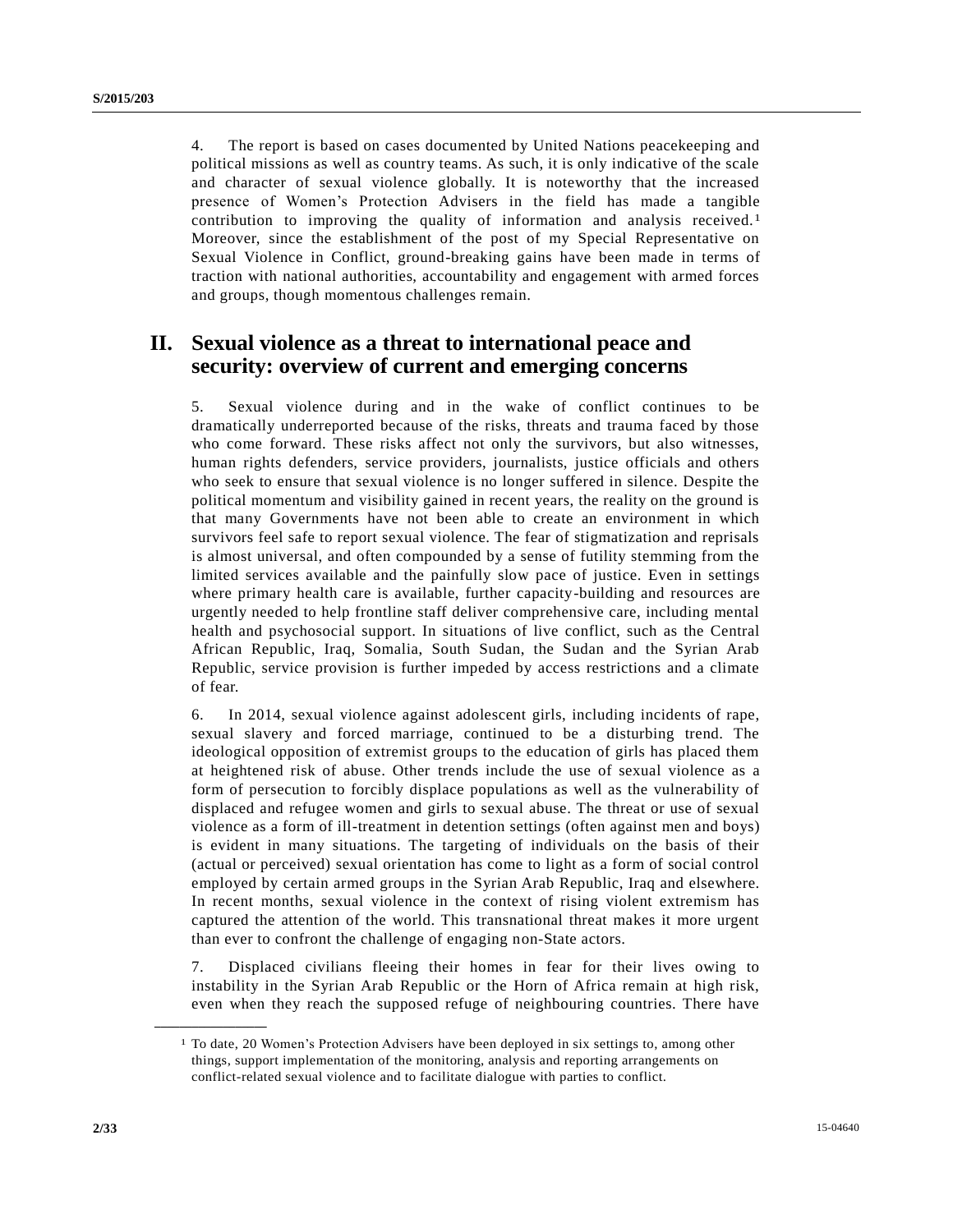been rising numbers of displaced civilians in the Sudan (Darfur) over the past year, with attendant reports of sexual violence. In the Democratic Republic of the Congo, vulnerability persists both for those displaced internally and those who seek to cross the border into neighbouring Angola or the Republic of the Congo. Forced dispossession effectively denies women a vital source of livelihood. In Colombia, women working with displaced communities and calling for land restitution have been targeted by armed groups and subjected to repeated sexual assault. Around the world, both urban and camp environments pose considerable risks of sexual exploitation for women and girls. Particular attention must be paid to the underlying political economy of violence, including competition for the control of natural resources and mining settlements by armed groups, which correlates with increased civilian displacement, human trafficking and sexual abuse, as witnessed in the Democratic Republic of the Congo and elsewhere. Since civil unrest began in South Sudan in December 2013, there have been 53,079 new arrivals at the Kakuma refugee camp in Kenya, many of them unaccompanied minors, with a corresponding increase in reports of sexual assault, teenage pregnancies and forced marriage. Similarly, in Dadaab camp, sexual violence has increased as the population has grown, with safety and community protection mechanisms (such as lighting and fencing) yet to be established in the new sections of the camp.

8. Sexual violence perpetrated by State actors or armed groups associated with the State remains of grave concern in countries such the Sudan (Darfur), South Sudan, the Syrian Arab Republic and the Democratic Republic of the Congo. Indeed, in recent years, particular emphasis has been placed on the responsibility of Governments to protect the civilian population. This has been exemplified by such actions as the appointment of advisers to fight sexual violence and the adoption of codes of conduct and action plans by militaries, as occurred in the Democratic Republic of the Congo and Côte d'Ivoire, or zero-tolerance policies for the armed forces, as exists in Colombia and Nepal. However, non-State actors account for the vast majority of incidents, and engaging them raises political and operational challenges. Sexual violence perpetrated by non-State armed groups, including those pursuing extremist ideologies in Iraq, Syria, Somalia, Nigeria, Mali, Libya and Yemen, was of grave concern during 2014 and efforts to degrade or destroy the capacity of groups like Islamic State in Iraq and the Levant (ISIL), Al-Shabaab, Boko Haram, Ansar Dine and Al-Qaida affiliates are an essential part of the fight against conflict-related sexual violence.

9. As in 2013, political will to end conflict-related sexual violence was demonstrated by both affected States and the international community at large. The United Kingdom of Great Britain and Northern Ireland hosted the Global Summit to End Sexual Violence in Conflict, held in London in June 2014. At this forum, several States made new commitments and the International Protocol on the Documentation and Investigation of Sexual Violence in Conflict was launched. Senior military leaders, including army chiefs of staff, addressed the role of the security sector in this effort. Representatives of Côte d'Ivoire, the Democratic Republic of the Congo and the Federal Government of Somalia described initiatives that were under way to fight sexual violence. Funding was pledged to support these processes, as well as reparations for survivors and resources for the International Criminal Court Trust Fund for Victims. In addition to high-level advocacy, greater support is needed to enhance the capacity of grass-roots women's organizations and frontline service providers to meet elevated expectations.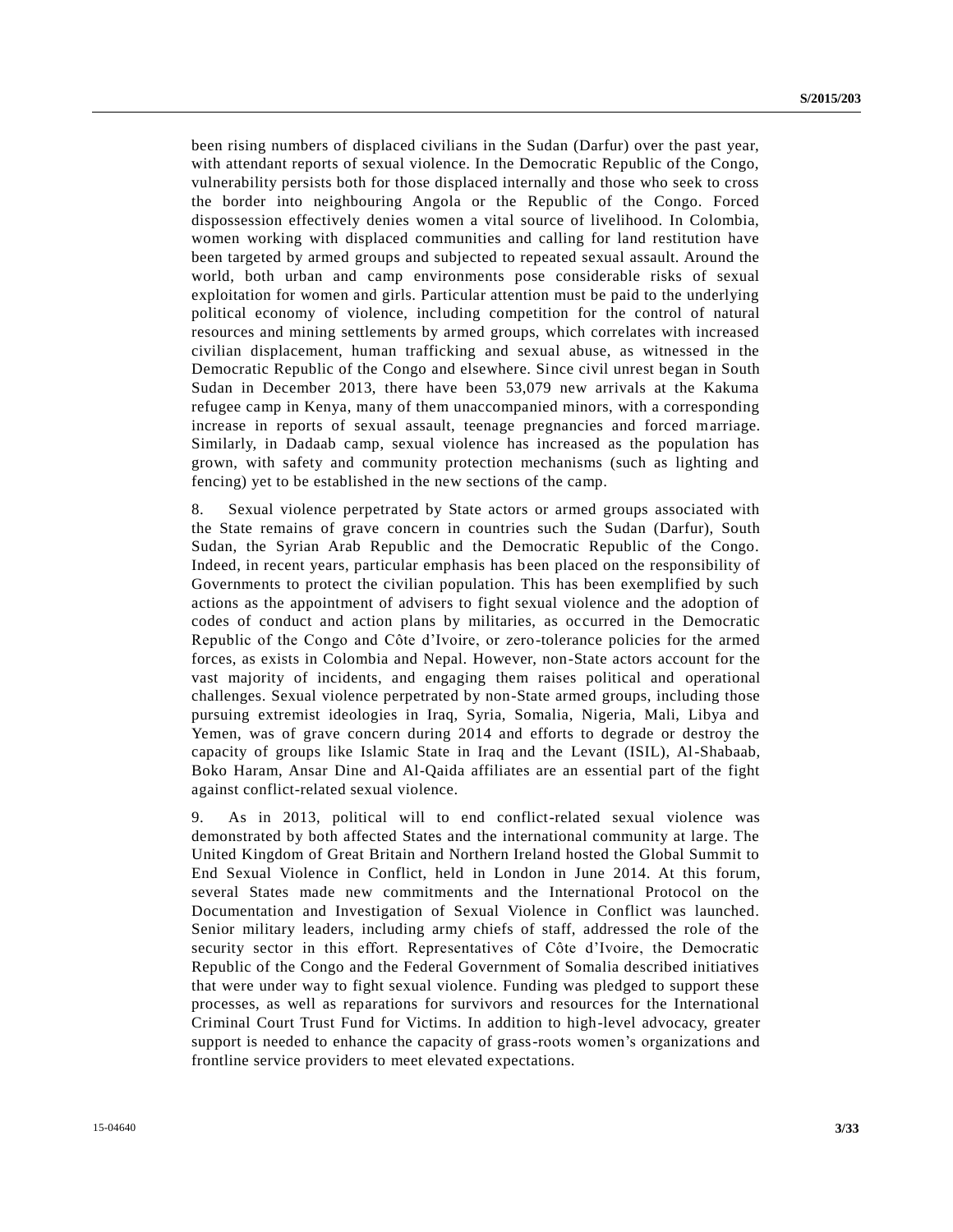10. Indeed, the era of silence has been replaced by international recognition that the shame of sexual violence resides not in the victims but in the perpetrators and any party that condones or conceals their conduct. However, serious concerns persist about official denials and efforts to downplay these crimes, including pressure to induce victims and witnesses to withdraw their complaints. Evidence of sexual violence is not always readily apparent or easily traced, hence the need for timely, independent and transparent investigations, linked to services and survivor care.

11. Across the varied contexts examined in the present report, a common point is that waves of conflict-related sexual violence take place against a backdrop of structural gender-based discrimination, including in formal and informal systems of law, and the exclusion of women from political life. For example, the disempowerment of women that attends the rise of violent extremism is not incidental, but systemic. In countries where conflict-related sexual violence is most prevalent, safe abortion is inaccessible or illegal and survivors face the risk of becoming victims of "honour" or "morality" crimes, as well as economic marginalization. Often, women and girls are subjected to sexual violence when they are engaged in tasks that are socially prescribed on the basis of gender, such as collecting firewood or water, as documented in Darfur, the Democratic Republic of the Congo and northern Nigeria. Moreover, the occurrence of many incidents reveals that it is precisely the mechanisms of coping with conflict that place women and girls at risk of sexual violence, whether it be forced displacement to escape the fighting, early marriage to "protect" daughters or sexual exploitation as a means of survival. Some women even face double victimization if they report crimes to predatory security officials or are compelled to marry the perpetrator as a form of traditional settlement, as documented in Somalia, South Sudan and elsewhere. These dynamics affirm that efforts to prevent conflict, foster equality and build genderresponsive institutions are central to eradicating the scourge of sexual violence.

# **A. Sexual violence in conflict-affected settings**

## **Afghanistan**

12. Sexual violence is chronically underreported in Afghanistan owing to the stigmatization of complainants and lack of access to Taliban-controlled areas. Under the applicable legal framework, women victims may be charged with adultery and exposed to further harm, which discourages them from seeking redress. Between January and December 2014, the United Nations Assistance Mission for Afghanistan (UNAMA) documented 44 incidents of sexual violence against women and girls, 3 of which were committed by a party to the conflict, namely members of the Afghan National Police in Faryab and Herat provinces, and a member of an illegal armed group in Baghlan province. In 2014, eight incidents of sexual violence against children were carried out by parties to the conflict, seven by members of the Afghan National Security Forces and one by a member of a pro-Government militia. According to the Government's second report on implementation of the Law on the Elimination of Violence against Women, 174 rapes and 1 case of forced prostitution were recorded between March 2013 and March 2014. In September 2014, the New Afghanistan Women's Association presented research based on 2,000 survey questionnaires in which 35 per cent of respondents identified the perpetrators of sexual violence as "influential people, armed commanders and illegal armed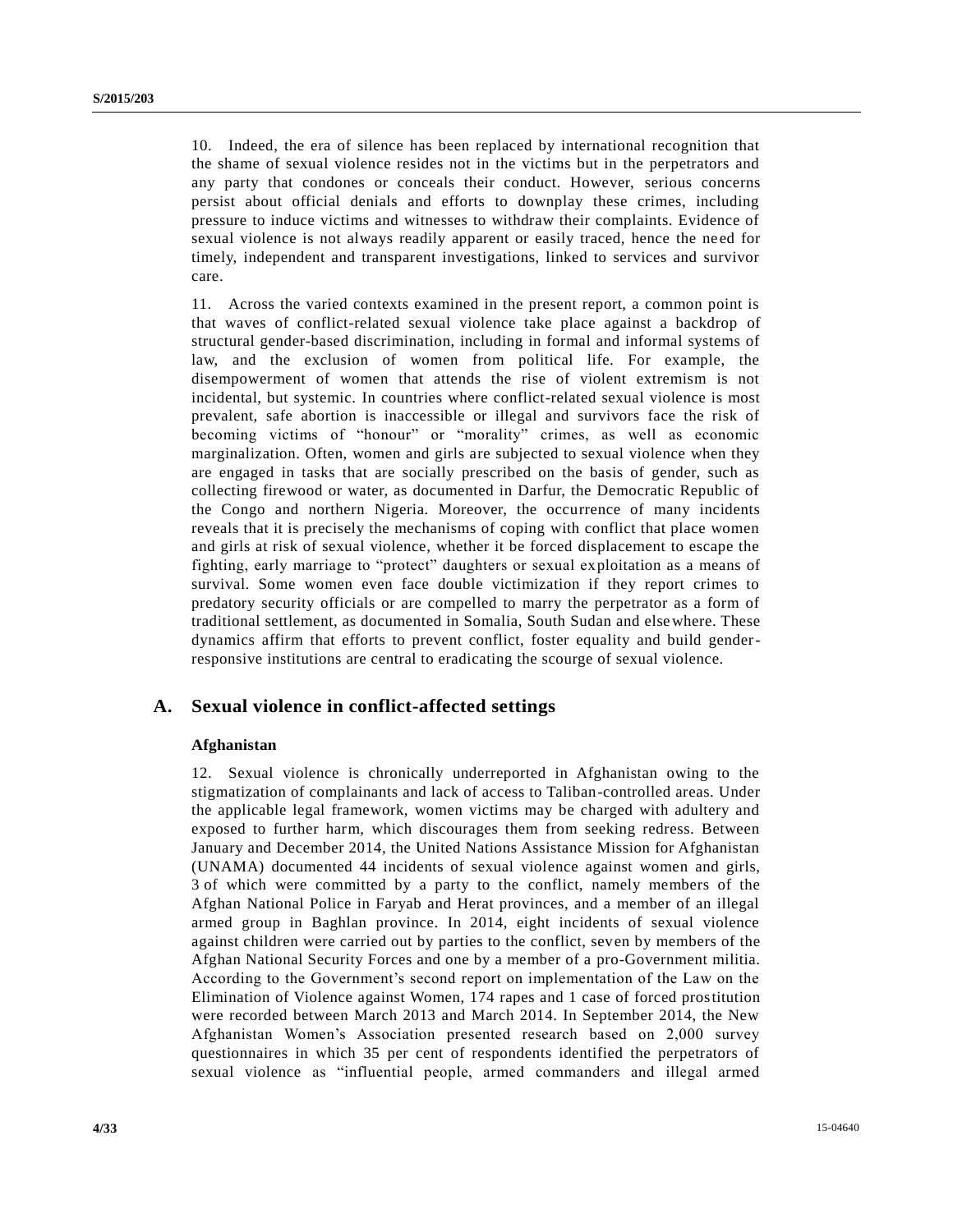individuals". In 2014, the Afghan Independent Human Rights Commission undertook a national inquiry into *bacha bazi* (the practice of subjecting boys to sexual exploitation), which found that 8 per cent of perpetrators were local commanders. However, available information does not indicate that parties to the conflict are responsible for systematic patterns of sexual violence, which is the threshold for listing in the annex to the present report.

#### *Recommendation*

13. I urge the Government of Afghanistan to adopt legislative reforms to ensure that sexual violence offences are not conflated with adultery or "morality crimes" and to establish infrastructure for the delivery of protection, health and legal services to survivors. I call on the Ministry of the Interior to accelerate efforts to integrate women into the Afghan National Police, thereby enhancing its outreach and its capacity to address sexual and gender-based violence.

#### **Central African Republic**

14. During the reporting period, 2,527 cases of conflict-related sexual violence were documented in the Central African Republic, including rape perpetrated to terrorize civilians, with many victims being assaulted in their homes, during doorto-door searches and while sheltering in fields or the bush. Women and girls have been systematically targeted. There have also been cases of conflict-related sexual violence against men and boys. Alleged perpetrators are associated with armed herders from Fulani Mbarara communities and members of ex-Séléka, anti-balaka, Révolution et justice and the Front démocratique du peuple centrafricain armed groups. On 5 May, my Special Representative on Sexual Violence in Conflict briefed the Security Council Committee established pursuant to resolution 2127 (2013) on the situation in the country, noting that all parties have used sexual violence to subjugate and humiliate opponents.

15. Conflict-related sexual violence in the prefectures of Ombella-Mpoko, Ouham, Ouham-Pende, Nana-Mambere, Lobaye and Mambere-Kadei are of particular concern. Sexual violence occurred at alarming rates during and in the immediate aftermath of hostilities. Currently, the number of rapes seems to be declining in the main towns owing to the combined security presence of the United Nations Multidimensional Integrated Stabilization Mission in the Central African Republic (MINUSCA), Sangaris and EUFOR. However, violence persists on the outskirts of towns, with the breakdown of social services creating extreme hardship for civilians, especially those in mining and border areas. Medical care, including post-exposure prophylaxis to prevent HIV transmission, remains largely out of reach. The Transitional Government is in the process of adopting a decree to establish a joint rapid response unit to combat sexual violence. In April 2014, the authorities created a special investigation unit for the prosecution of serious human rights violations. Efforts are also under way to draft a law to establish a special criminal court that would have jurisdiction over grave violations of international humanitarian and human rights law, including conflict-related sexual violence. Sexual violence was taken into account in the cessation of hostilities agreement negotiated in July 2014 in Brazzaville and has been identified as a violation to be monitored in the implementation of the agreement.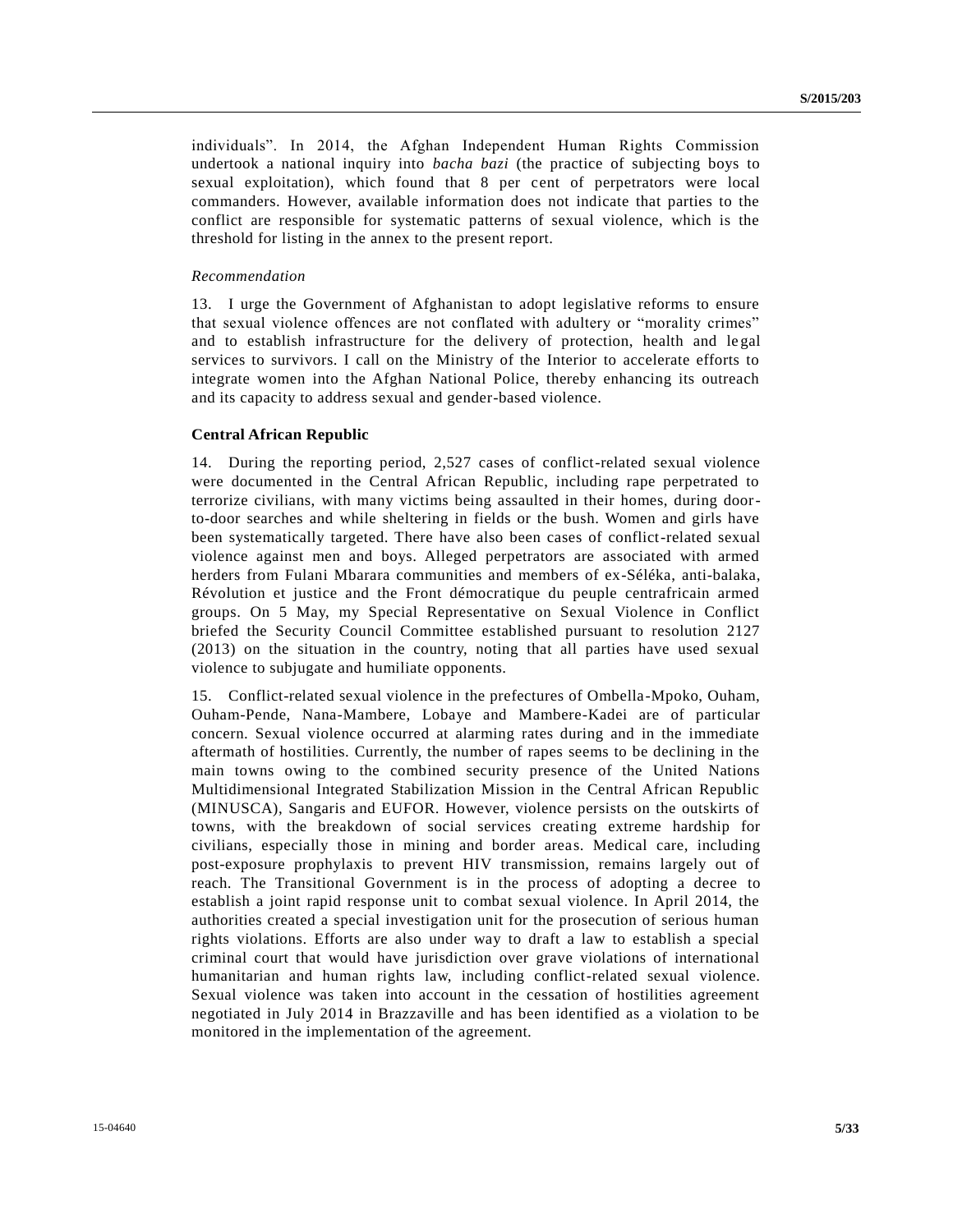## *Recommendation*

16. I urge the authorities of the Central African Republic to ensure that efforts to restore security and the rule of law take into account the prevention of sexual violence and that monitoring of the ceasefire and peace agreement explicitly reflects this consideration, in line with the joint communiqué of the Government and the United Nations on the prevention of and response to conflict-related sexual violence signed in December 2012. I further encourage the authorities to make the rapid response unit to combat sexual violence operational and to establish a special criminal court.

# **Colombia**

17. In 2014, the Government of Colombia took important steps to address more than five decades of internal armed conflict in which sexual violence has been regarded as systematic, according to Colombian Constitutional Court Order 092. A landmark law on access to justice for victims (Law 1719), aimed at enhancing the status of sexual violence survivors so that they can receive reparations, psychosocial support and free medical care, was signed by President Juan Manuel Santos on 18 June 2014. Law 1719 explicitly recognizes that sexual violence can constitute a crime against humanity and that there can be no statute of limitations for such crimes. It includes offences that were previously omitted from the Penal Code, such as enforced sterilization, forced pregnancy and forced nudity, and adds specific reference to aggravating circumstances, for example when sexual violence is committed as a form of retaliation against or intimidation of human rights defenders.

18. Furthermore, in August 2014, Decree 1480 was adopted, establishing 25 May as the National Day for the Dignity of Women Victims of Sexual Violence caused by the Internal Armed Conflict, as a measure of collective reparations. In 2014, 2,081 women victims of "crimes against sexual freedom and integrity" received compensation, out of a total of 7,353 victims registered between 1985 and 2014. In November 2014, the Peace and Justice Tribunal in Bogotá delivered a milestone judgement in the case of *Salvatore Mancuso and others*, which addressed 175 cases of sexual violence, including kidnapping of women for the purpose of prostitution and sexual slavery, sexual assault, forced sterilization and forced abortion. The judgement ordered Mancuso and other paramilitary leaders to provide reparations to over 9,500 people, including victims of conflict-related sexual violence, and to issue a public apology.

19. Challenges persist in implementing progressive legal frameworks at the local level owing to institutional capacity constraints and the underreporting of cases, which is both a cause and a consequence of impunity for this crime. Of continuing concern, for example, is sexual exploitation in areas under the influence of non-State armed groups or groups that have emerged from the process of demobilization. According to official data from the Office of the Ombudsman, post-demobilization groups and other local armed elements have been identified as the main source of threat, followed by guerrilla groups, namely the Fuerzas Armadas Revolucionarias de Colombia-Ejército del Pueblo (FARC-EP) and the Ejército de Liberación Nacional (ELN). Members of the Colombian armed forces were also identified as perpetrators in some instances, such cases being addressed by the Ministry of Defence pursuant to its zero-tolerance policy.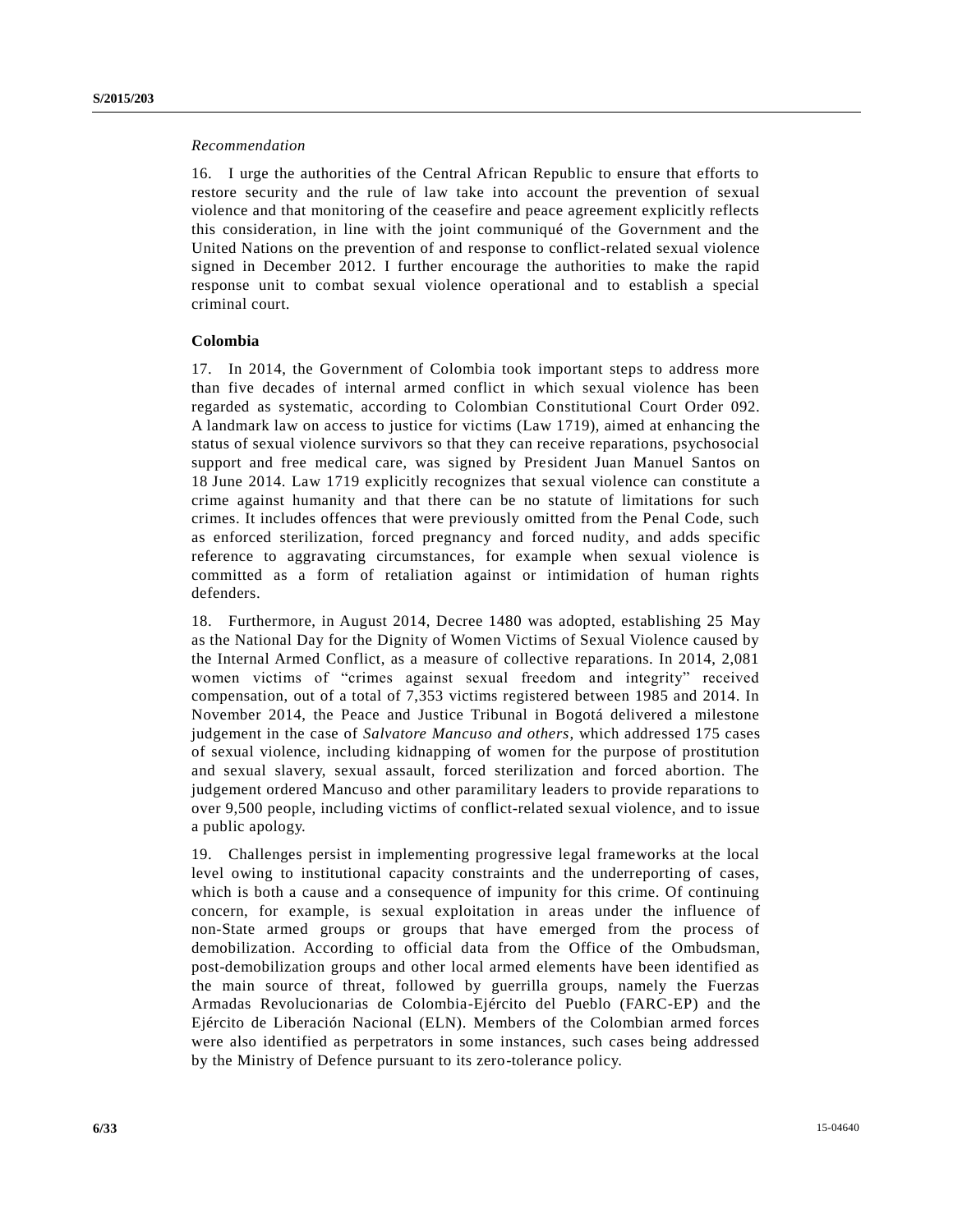20. Reports indicate that sexual violence has been used by non-State armed groups as a strategy to assert social control and to intimidate civilians, in particular women leaders and human rights defenders. It has also been employed as part of extortion strategies, with women who are unable to pay being subjected to sexual violence to set an example for others. Women living in close proximity to illegal mining settlements controlled by armed groups are at heightened risk of sexual exploitation, forced prostitution and trafficking. According to the Office of the Ombudsman, there have been cases of targeted sexual assault against women's rights defenders who raise their voices in support of land restitution. Conflict-related sexual violence remains a driver of displacement in Colombia, disproportionately affecting ethnic minorities in remote rural areas. Sexual violence committed against lesbian, gay, bisexual, transgender and intersex individuals, as a form of "corrective violence" or to "cleanse the population", has caused many to flee areas under the influence of armed groups.

21. Other noteworthy developments include the participation of survivors of sexual violence in the peace talks held in Havana, as part of a group of 60 victims that addressed the negotiations. Following the creation of a "gender subcommission" in September 2014, leaders of women's rights and sexual diversity organizations also participated in the talks. As a result of both exercises, conflictrelated sexual violence has been raised at the negotiations by both survivors and stakeholders; this is an innovation that not been seen in any prior peace process.

#### *Recommendation*

22. I commend the Government of Colombia for the progress made to date and its collaboration with the United Nations, including through the visit of my Special Representative on Sexual Violence in Conflict in March 2015. I encourage the authorities to implement Law 1719 and continue to prosecute cases of sexual violence committed during the conflict to ensure that survivors receive justice and receive reparations. Conflict-related sexual violence should continue to be addressed in the Havana peace talks, as well as in the resulting accords and transitional justice mechanisms. Particular attention should be paid to groups that face additional barriers to justice such as ethnic minorities, women in rural areas, children, lesbian, gay, bisexual, transgender and intersex individuals and women abused within the ranks of armed groups. I encourage the Government to scale up its protection measures and share its good practices with other conflict-affected countries.

#### **Democratic Republic of the Congo**

23. Unprecedented steps were taken by the Government of the Democratic Republic of the Congo in 2014, including the prosecution of high-ranking army officers and the payment of reparations to survivors of conflict-related sexual violence. At the same time, the year under review was marked by a resurgence of violence by armed groups, including an increase in rape and forced displacement. From January to September 2014, the United Nations Population Fund (UNFPA) recorded 11,769 cases of sexual and gender-based violence in the provinces of North Kivu, South Kivu, Orientale, Katanga and Maniema; 39 per cent of these cases were considered to be directly related to the dynamics of conflict, perpetrated by armed individuals. As in 2013, North Kivu and Orientale remain the provinces most affected by conflict-related sexual violence, with 42 per cent of all incidents taking place in Orientale. During the same period, the United Nations confirmed 698 cases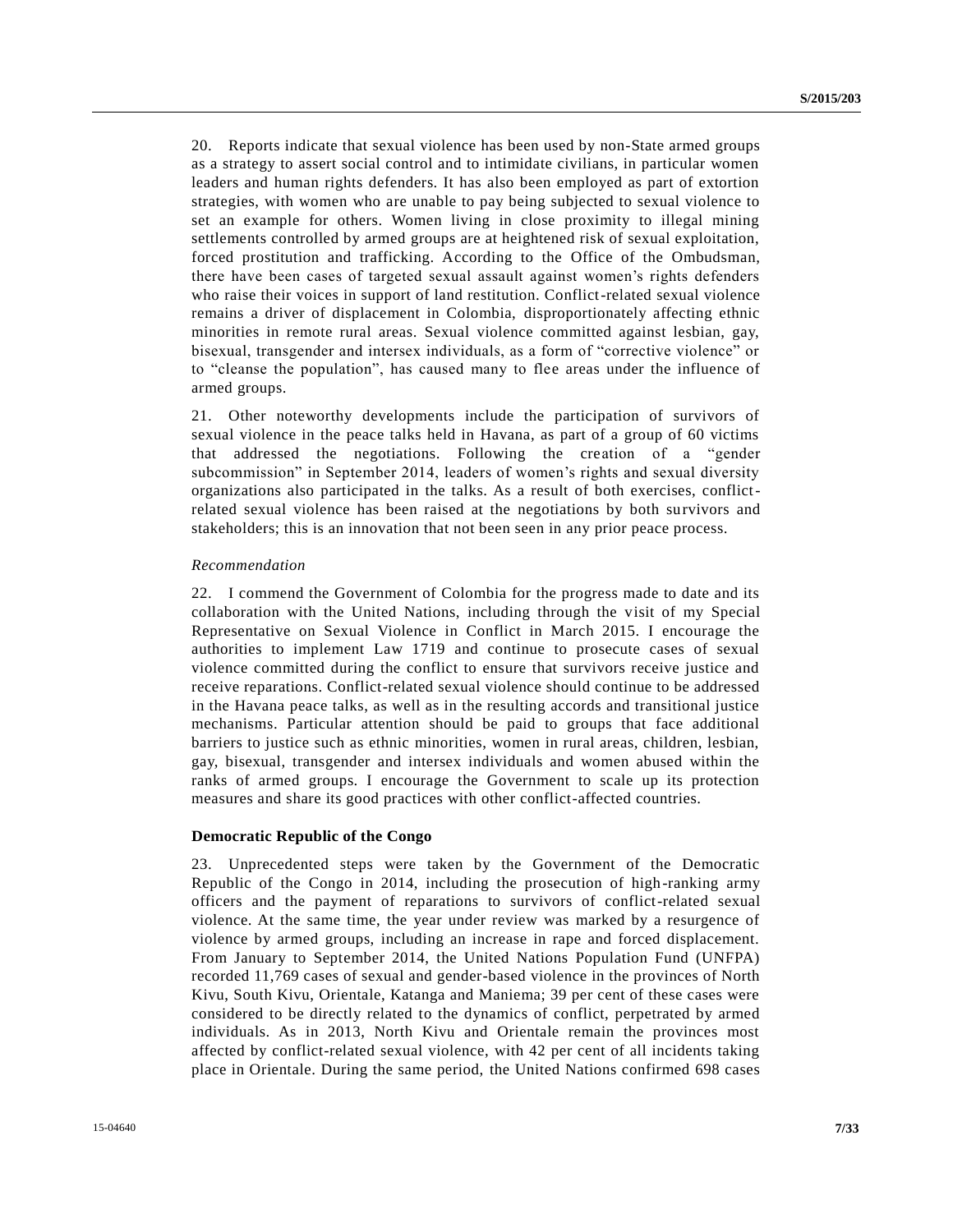of conflict-related sexual violence affecting 361 women, 332 girls, 3 men and 2 boys. In 31 per cent of these cases, the perpetrators were members of government security forces, with members of the armed forces of the Democratic Republic of the Congo (Forces armées de la République démocratique du Congo) responsible for 201 incidents, the national police implicated in 157 incidents and the national intelligence agency responsible for 2 cases. Investigations into abuses committed by members of the armed forces in the course of military operations against the Alliance des patriotes pour un Congo libre et souverain in Masisi territory between February and April 2014 found that rape had been used to punish members of the Hunde population, who were perceived to support the Alliance; at least 20 women were raped by members of regiments 804 and 813.

24. Violations committed by armed groups represent 69 per cent of all confirmed cases of conflict-related sexual violence. The main perpetrator, Mai-Mai Simba/ Morgan, was identified as responsible for 117 rapes. Other groups bearing responsibility for conflict-related sexual violence in areas under their control include the Front de résistance patriotique de l'Ituri, the Forces démocratiques de libération du Rwanda, the Raia Mutomboki, Nyatura, the Alliance des patriotes pour un Congo libre et souverain, Mai-Mai Simba/Lumumba and other Mai-Mai groups. In Orientale province, Mai-Mai Simba/Morgan continued to use sexual violence to spread fear and also compelled civilians to undertake forced labour in mining areas. In February 2014, reports of rape, sexual slavery and forced pregnancy targeting women because of their ethnicity surfaced in Katanga province, committed by both Batwa and Baluba armed men to humiliate members of the opposing group. The internally displaced population remains particularly vulnerable to conflict-related sexual violence in the context of such ethnic clashes, the Office of the United Nations High Commissioner for Refugees (UNHCR) having documented 2,343 alleged incidents.

25. On 14 July 2014, President Kabila appointed a Personal Representative on Sexual Violence and Child Recruitment, Jeanine Mabunda Lioko. From 28 August to 1 September, my Special Representative visited the Democratic Republic of the Congo to attend the launch of the armed forces action plan against sexual violence and on 29 November, a ministerial order was issued to mark the creation of a national commission to oversee the implementation of the plan. In 2014, military tribunals convicted 135 individuals, including 76 members of the armed forces, 41 members of the national police and 18 members of armed groups, of sexual violence crimes. On 5 May, the military court in Goma concluded the trial of the persons accused in the Minova mass rape incident in 2012. Of the 39 members of the armed forces who had been charged with sexual violence, the court convicted 2 of rape. Also during the reporting period, the trials of General Jerome Kakwavu and Lieutenant Colonel Bedi Mobuli Engangela (alias "Colonel 106") were concluded. General Kakwavu was sentenced to 10 years' imprisonment for the war crimes of rape, murder and torture and "Colonel 106" was sentenced to life imprisonment for crimes against humanity, including rape and sexual slavery. These convictions mark a milestone in efforts to hold high-ranking officers to account. In 2014, 30 victims of the 2003 mass rape in Songo Mboyo, Equateur province, received financial compensation from the Government: 29 victims received the equivalent of US\$ 5,000 as compensation for rape and US\$ 200 for looted property. The mother of one of the victims who died from complications of rape received the equivalent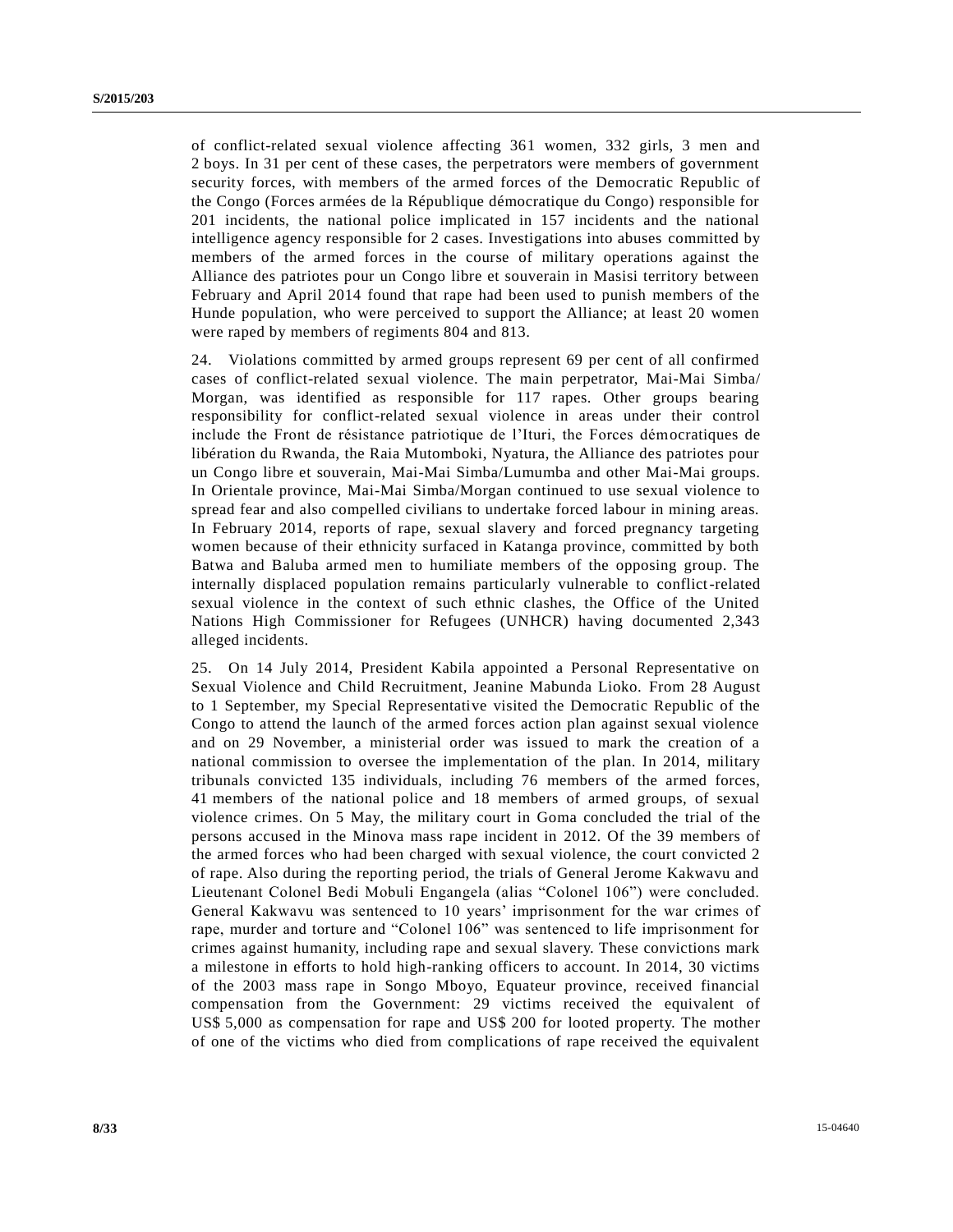of US\$ 10,000. These compensation payments represent a breakthrough in the administration of justice.

26. Rape remains the predominant form of sexual and gender-based violence reported by survivors who seek services (98 per cent). Medical, psychosocial and legal support is only available in and around provincial capitals. In isolated areas, where the justice system is weak or absent, civilians may resort to informal practices between the families of the perpetrator and the victim to "close" the case, including marriage. The United Nations continues to support the implementation of the national strategy on sexual and gender-based violence. For example, the United Nations Children's Fund (UNICEF) has prioritized access to psychosocial, economic and educational support for children born as a result of rape and their mothers. UNFPA has supplied treatment centres with essential equipment and post-rape kits. UNHCR has expanded to South Kivu its Safe Access to Fuel and Energy (SAFE) project, under which sustainable cooking fuels and alternative energy are provided, following a successful pilot in North Kivu where it helped to reduce the risk of sexual violence faced by displaced women collecting firewood and water. The Joint Human Rights Office of the United Nations Organization Stabilization Mission in the Democratic Republic of the Congo (MONUSCO) established seven legal clinics, creating links between medical, psychosocial and legal support. As a result of this integrated approach, 60 per cent of clients chose to pursue a legal complaint.

## *Recommendation*

27. I urge the Government of the Democratic Republic of the Congo to ensure full implementation of the armed forces action plan against sexual violence, to systematically bring perpetrators to justice and to deliver reparations to victims, including payment of outstanding compensation awards. I call on donors and the United Nations system to support the Government in its efforts and to pay increased attention to neglected areas, including unregulated mining regions.

### **Iraq**

**\_\_\_\_\_\_\_\_\_\_\_\_\_\_\_\_\_\_**

28. Armed violence in Iraq resulted in more than 15,000 fatalities among civilians and security personnel in 2014, making the reporting period one of the deadliest years on record since 2003. On 29 June 2014, ISIL declared an "Islamic caliphate" extending from Aleppo province in the Syrian Arab Republic to Diyala province in Iraq. Sexual violence has been used as part of the ISIL strategy of spreading terror, persecuting ethnic and religious minorities and suppressing communities that oppose its ideology. Following its seizure of Mosul and surrounding areas in June 2014, ISIL instituted a pattern of sexual violence, slavery, abduction and human trafficking; three cases of forced abortion perpetrated because of the ethnicity of the victim were documented by the Government. Sexual and reproductive health services, trauma counselling and reintegration support are severely limited.<sup>2</sup>

29. Many of the women and girls who have fled from ISIL-controlled areas report brutal physical and sexual assaults, including sexual slavery and forced marriage. Young women are being "sold" in open markets or "given" to ISIL fighters as gifts.

<sup>2</sup> In February 2015, Yezidi spiritual leader Baba Sheikh called for his community to support, not ostracize, women who have been abducted and released by ISIL.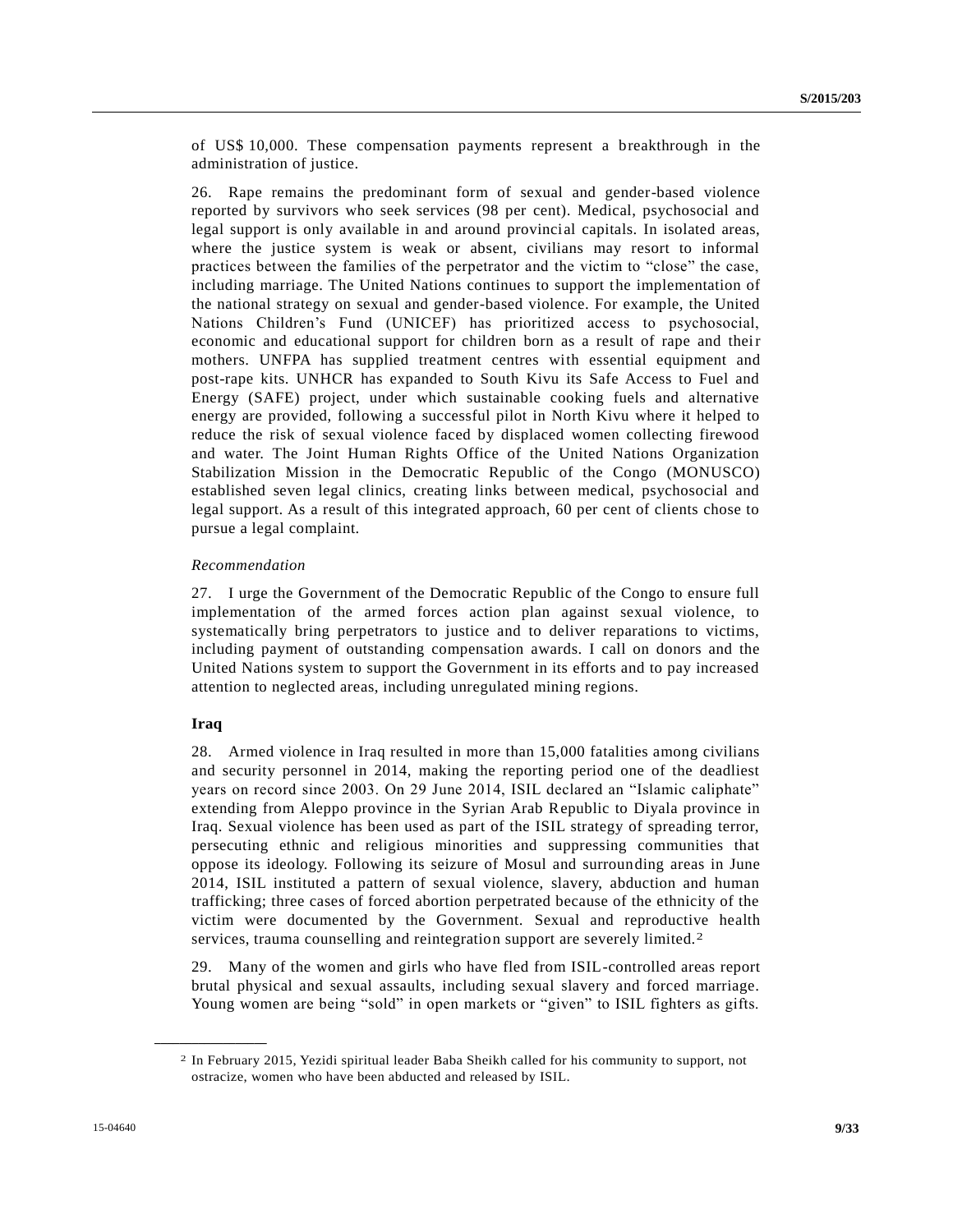First-hand accounts from internally displaced persons confirm reports of systematic sexual violence, particularly against Yezidi women and girls, with most victims aged between 8 and 35 years. The United Nations Assistance Mission in Iraq (UNAMI) notes that ISIL purportedly issued a "regulation" setting out the prices to be paid for Yezidi and Christian women and girls, the amounts varying according to age.<sup>3</sup> Indeed, the promise of sexual access to women and girls has been used in ISIL propaganda materials as part of its recruitment strategy. UNAMI reported that as of 6 November 2014, approximately 2,500 women and children, most of them members of ethnic and religious minorities, remained in captivity with ISIL in northern Iraq. My Special Representative on Sexual Violence in Conflict, noting that an estimated 1,500 civilians may have been forced into sexual slavery, has condemned the abduction and detention of Yezidi, Christian, Turkomen and Shabak women and children.

30. Attacks on women and girls as well as lesbian, gay, bisexual, transgender and intersex individuals have taken place as a form of "moral cleansing" by armed groups. Concern has also been expressed about incidents of sexual torture of women and men in Iraqi detention facilities. On 6 February 2014, Iraq became the first nation in the Arab world to adopt a national action plan for the implementation of Security Council resolution 1325 (2000) that includes elements addressing sexual violence.

## *Recommendation*

31. I commend the Government of Iraq for its national action plan for the implementation of Security Council resolution 1325 (2000) and urge its swift implementation, including by training its security forces to ensure respect for women's rights. Programmes to support the social reintegration of women and girls released from captivity by ISIL are urgently needed, as is community-based medical and psychological care. The capacity of the United Nations system should be enhanced through the deployment of Women's Protection Advisers or equivalent specialists.

## **Libya**

**\_\_\_\_\_\_\_\_\_\_\_\_\_\_\_\_\_\_**

32. The last six months of 2014 witnessed the most serious outbreak of armed conflict in Tripoli, Benghazi and elsewhere across Libya since the 2011 revoluti on. The majority of the international community withdrew temporarily from the country, which limited the provision of essential services to survivors of sexual violence as well as access to verified information. Women have been particularly affected, with a number of female activists targeted for assassination. The deteriorating security situation has increased fears of sexual violence, which has been reported to be a driver of displacement to neighbouring countries. Growing numbers of asylum seekers, refugees and migrants attempted to reach Europe from Libya by sea, with sexual violence against women and girls reported to have taken place in this context. Extremist activity in Libya is a source of serious concern given regional trends regarding sexual violence committed by armed groups.

<sup>3</sup> ISIL justifies its actions in a pamphlet entitled "Questions and answers on taking captives and slaves", 3 December 2014.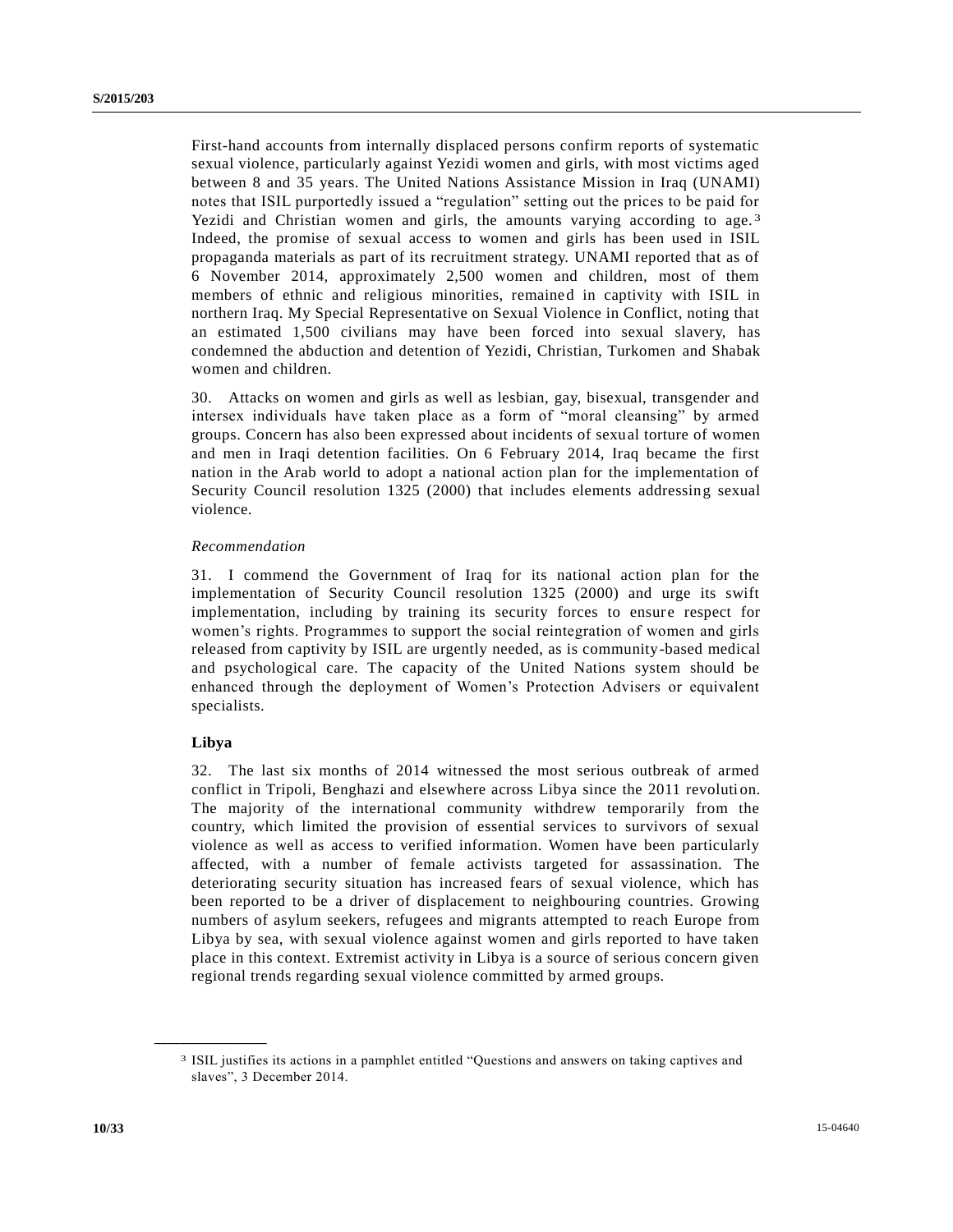33. Attacks on courthouses and members of the judiciary have halted the work of the justice system in Benghazi, Derna, Sirte and Tripoli. The United Nations Support Mission in Libya (UNSMIL) is intensifying efforts to facilitate a political dialogue among key stakeholders, which provides an opportunity to address sexual violence. On 23 February, the Council of Ministers issued Decree No. 119 recognizing victims of sexual violence as victims of war, which paves the way for them to access redress. In June 2014, the Ministry of Justice adopted Resolution 904, which established a reparations fund for sexual violence victims. One of the first of its kind globally, this fund will require specialized technical support.

#### *Recommendation*

34. I urge the national authorities in Libya to implement Decree No. 119 and Resolution 904 of 2014 to ensure redress for all victims, including those affected by the current conflict, through the establishment of multisectoral services and the adoption of legislation to categorically prohibit sexual violence.

# **Mali**

35. The prevailing insecurity in the north, combined with factors such as fear of reprisals and lack of protection for victims, witnesses and the organizations that support them, has severely limited reporting of sexual violence in Mali. At the same time, the increasing trend of attacks on humanitarian workers (23 incidents were reported in 2014) has further hampered the response. Moreover, in recent months, armed groups have splintered and multiplied, making it difficult to identify clear chains of command for the purpose of engaging in a dialogue on protection.

36. In 2014, the United Nations recorded 90 allegations of conflict-related sexual violence, 69 rapes and 21 sexual assaults. All these cases occurred in the regions of Gao and Timbuktu and all involved female victims, 52 women and 38 girls. Twelve of the incidents have been attributed to the Mouvement national de libération de l'Azawad and 5 to the Forces armées maliennes, with the remaining cases linked to armed elements that could not be identified. Allegations of sexual violence spiked following the deployment of the Groupe tactique inter armé "Débo", a new contingent of the armed forces, in Timbuktu in September 2014. Displaced women face an elevated risk of sexual violence owing to the lack of community-based protection mechanisms and the proximity of armed groups to population centres, making it particularly dangerous to access isolated water points and forests.

37. Progress in the investigation and prosecution of sexual violence has been limited owing to death threats against local monitors and the limited capacity of national justice institutions. In November 2014, non-governmental organizations filed 104 criminal complaints against armed groups for incidents of conflict-related sexual violence against women and girls that took place in 2012 and 2013. These incidents were filed as war crimes and crimes against humanity, and have been attributed to members of the Mouvement national de libération de l'Azawad, Ansar Dine and the Movement for Unity and Jihad in West Africa. The United Nations reports that 25 children were born as a result of conflict-related rapes that took place in 2012 and 2013, 17 in Gao, 4 in Mopti and 4 in Bamako. Malian law prohibits abortion and international adoption, which limits the coping mechanisms and options available to survivors. In the majority of cases, these women are socially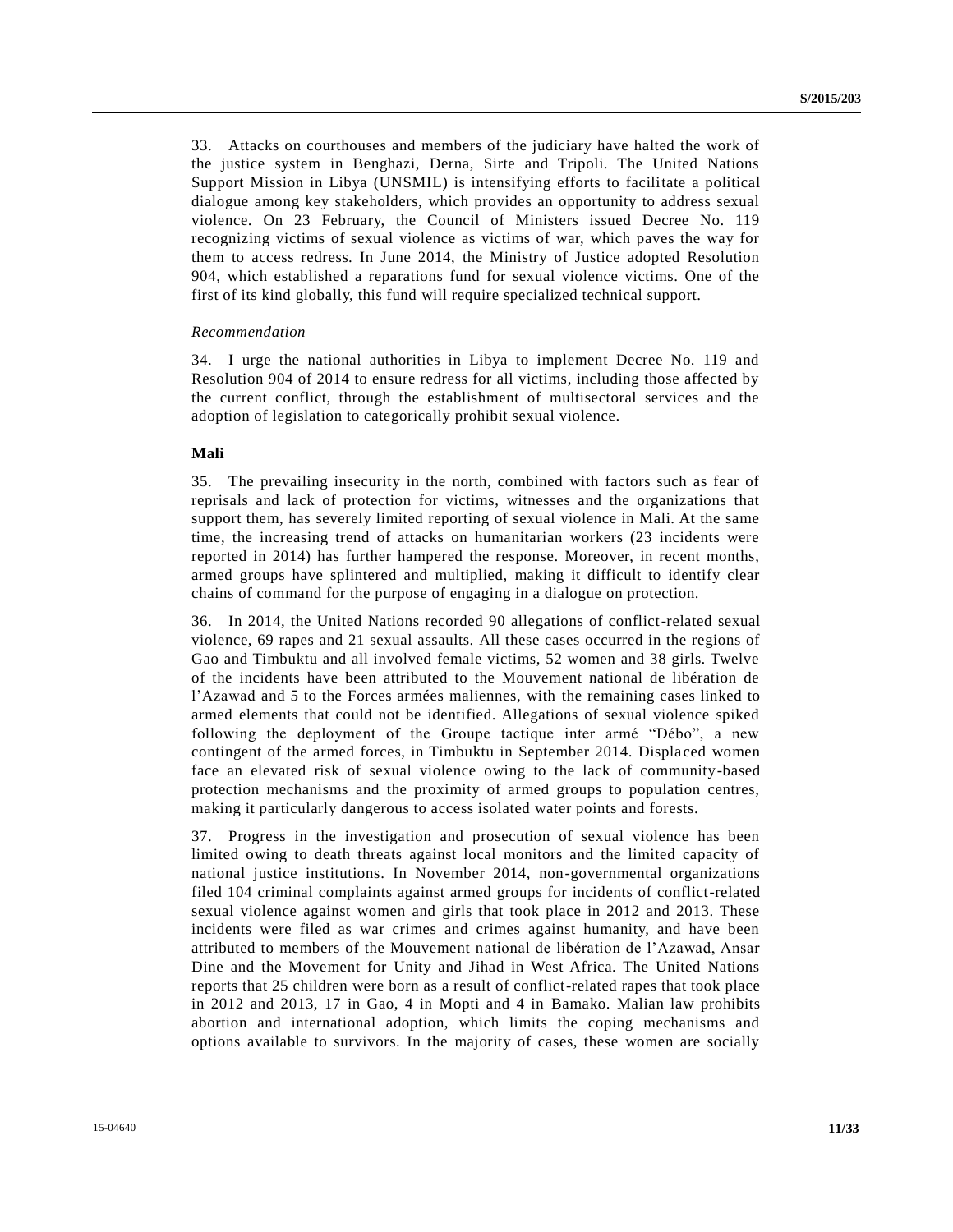stigmatized and abandoned by their husbands and families, leaving them in extreme poverty. Their children often face abandonment and death.

38. The draft agreement on peace and reconciliation in Mali includes language on conflict-related sexual violence in connection with justice and reconciliation, but fails to address the issue comprehensively. Implementation of the confidencebuilding measures contained in the preliminary peace agreement signed in Ouagadougou in June regrettably resulted in the release of several individuals linked to human rights violations, including conflict-related sexual violence. Following their release, civil society actors and survivors expressed fear of reprisals and a loss of confidence in the administration of justice. In Timbuktu, staff of the United Nations Multidimensional Integrated Stabilization Mission in Mali (MINUSMA) interviewed victims of forced marriage to fighters affiliated with Al-Qaida in the Islamic Maghreb and Ansar Dine, which occurred when these groups occupied the city in 2012. One of the prisoners granted early release, Houka Ag Alhousseini, officiated at the forced marriages.

39. The Government and the United Nations country team have worked together to train the national army, the police and the gendarmerie on conflict-related sexual violence. In September 2014, the Joint Commander in Timbuktu of the Mouvement arab de l'Azawad-Mouvement national de liberation de l'Azawad signed a military directive that calls, inter alia, for the elimination of sexual violence against children. The Malian Police Service has established a national hotline. Strategic advocacy by the gender-based violence subcluster to raise public awareness included 48,000 radio broadcasts in all local languages, reaching 29,060 Malians. The United Nations system has also adapted the early warning indicators of conflict-related sexual violence to the local context to enhance prevention. The United Nations country team has supported health-care providers to improve the clinical management of rape. In Mopti and Bamako, "safe spaces" have been established for women and girls, including those forcibly displaced from the north.

#### *Recommendation*

40. I urge the Government of Mali, with support from United Nations Action against Sexual Violence in Conflict, to develop a comprehensive national strategy to combat sexual and gender-based violence and to ensure the safety of humanitarian workers so that services can reach remote areas. I further call on all parties to ensure that conflict-related sexual violence is addressed in the inter-Malian dialogue and that perpetrators of sexual violence do not benefit from amnesty or early release.

### **Myanmar**

41. Information verified by the United Nations indicates that sexual violence remains widespread in Kachin State, where armed conflict continues, as well as in northern Shan and Rakhine States and areas subject to ceasefire agreements in Chin State and the south-east of the country. Intercommunal fighting in Rakhine State has placed Muslim women in particular in a precarious position owing to restrictions on movement and lack of services. Recent reports by women's groups indicate that sexual violence perpetrated by members of the armed forces continues, with 14 cases of gang rape and attempted sexual assault documented between January and June 2014. Reports further suggest that the resurgence of conflict and resulting civilian displacements have heightened the risk of sexual violence. Forced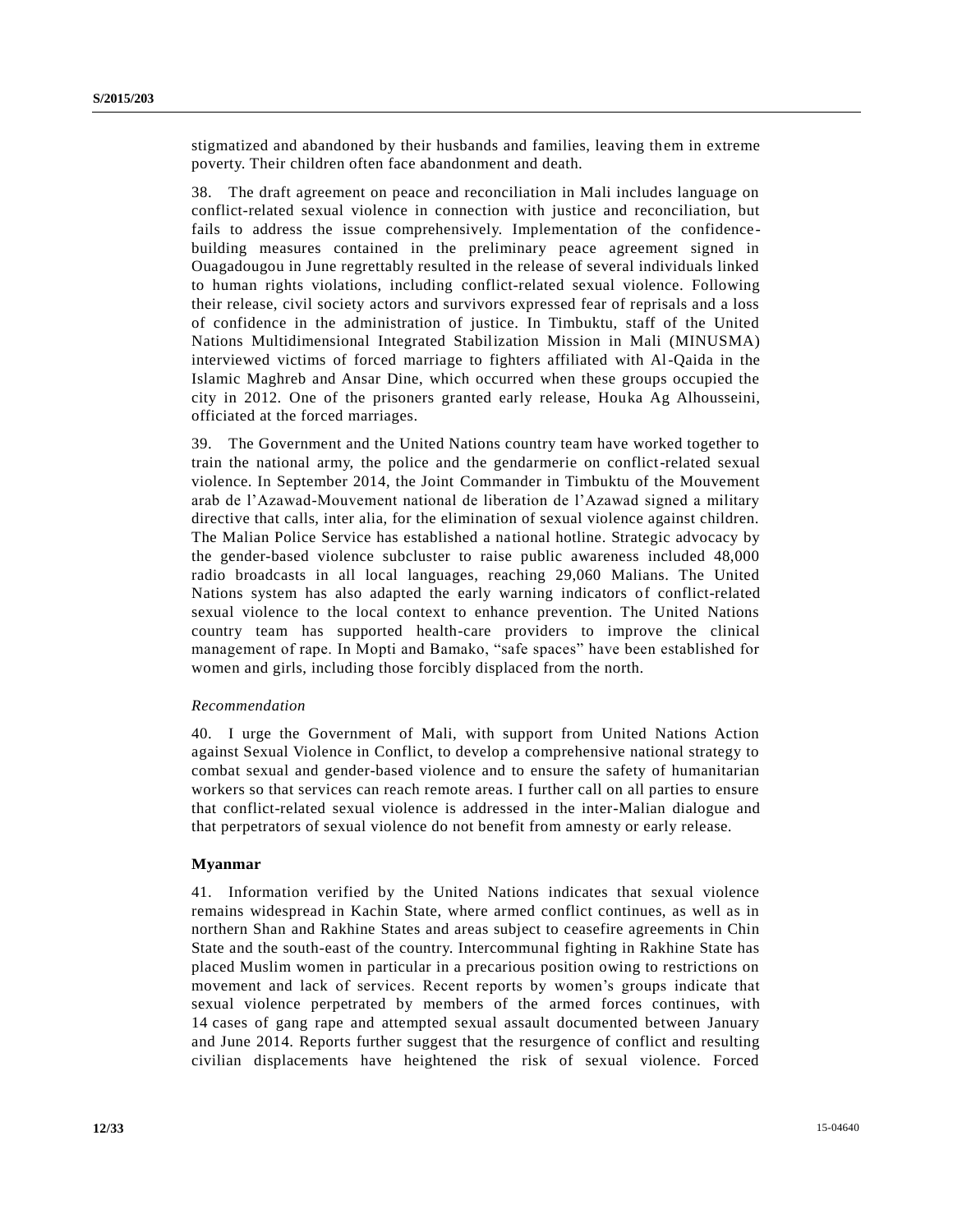marriages of women and girls have been reported as well as cross-border trafficking for the purpose of sexual exploitation, exacerbated by poverty and the breakdown of community structures. Since early 2014, there has been a marked increase in dangerous migration practices and a surge in the trafficking of adolescent girls as well as an increase in the incidence of sexual violence in areas affected by the crisis. However, reporting of such cases is impeded by gaps in service coverage as well as a requirement that medical care providers share information with the authorities, which compromises confidentiality. Factors exacerbating sexual violence in ethnic areas include the protracted conflict over land and resources, the wide availability of illegal drugs and the close proximity to civilian population centres and internally displaced persons camps of military bases of all the parties to conflic t.

42. The transition process in Myanmar has presented an opportunity for advancing women's rights and the Government's endorsement of the Declaration of Commitment to End Sexual Violence in Conflict in June 2014 and the development of specific legislation on violence against women are promising signs. Nevertheless, during 2014 there continued to be a high level of impunity for conflict-related sexual violence perpetrated by State actors and a lack of transparency in military courts. While the Government has adopted a zero-tolerance policy for sexual misconduct by its military personnel, successive Special Rapporteurs of the Human Rights Council on the situation of human rights in Myanmar have recommended that the Constitution be amended to ensure that security forces are subject to the rule of law and civilian oversight. In 2014, the Government prosecuted two perpetrators of rape who were members of the military: one Tatmadaw soldier received a 13 -year sentence for the rape of a 14-year-old girl and the other was sentenced to life imprisonment for rape. While these are promising first steps, legal recourse needs to be available uniformly and systematically and must become a better-known part of an overall culture of redress in Myanmar. For example, the family of a 10-year-old girl who was raped by a soldier in early 2015 was induced by the army to accept a financial settlement and to sign a statement that they would not prosecute the offender.

#### *Recommendation*

43. I urge the Government of Myanmar to continue with its reform agenda and, in the process, take practical and timely actions to protect and support survivors of conflict-related sexual violence and to ensure that security personnel accused of such crimes are prosecuted. Sexual violence should be an element in all ceasefire and peace negotiations, excluded from the scope of amnesty provisions and addressed in transitional justice processes. It is critical that women be able to participate consistently in and influence these processes.

#### **Somalia**

44. Sexual violence remains widespread across Somalia, notably in the south central regions, with increases in frequency consistently observed during military offensives, particularly at checkpoints. According to the Gender-Based Violence Information Management System, 2,891 incidents of gender-based violence were reported between January and August 2014 in Mogadishu alone. Of these, 28 per cent were cases of rape and 9 per cent were sexual assaults. These numbers are regarded as a gross underestimation, as fear of stigma and reprisals inhibits reporting. Most reported cases (81 per cent) involved internally displaced persons,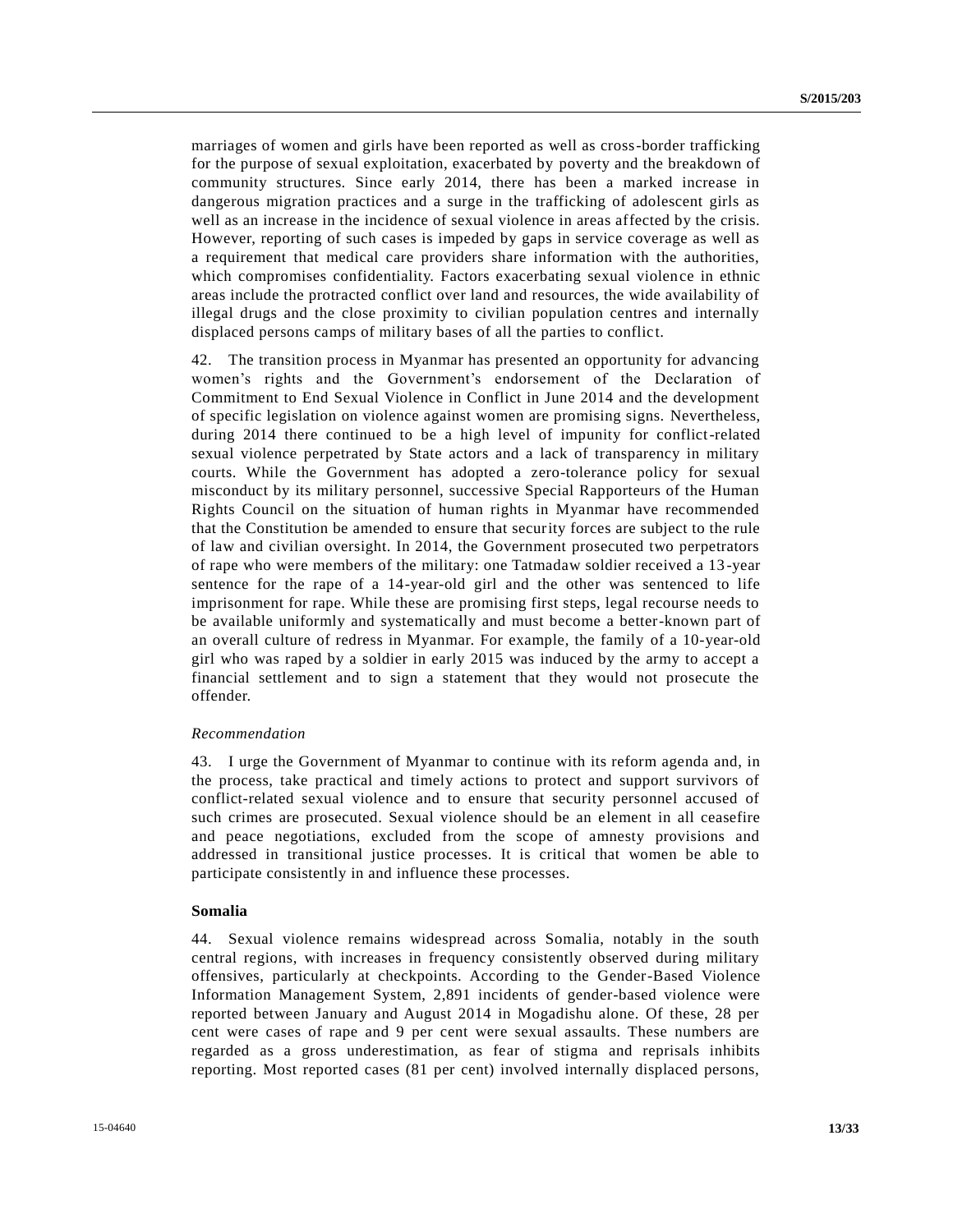who number more than 1 million across the country, with members of minority clans exposed to greatest risk. Armed militias allied with the Government and clan militias are also accused of forcing girls into marriage; 46 cases of forced marriage have been confirmed. Interviews with women's groups in the newly recovered area of Hudur, in the Bakool region, indicate that forced marriage was common, as it was in other areas under the control of Al-Shabaab. Girls forced to marry Al-Shabaab fighters are often abandoned during military offensives, when the force retreats or when they are deemed to be "too old".

45. Survivors are frequently forced to marry their rapists as a form of "restitution" ordered by customary courts. In the Puntland region, many women and girls subjected to sexual violence in displacement camps avoid pursuing legal action for fear of reprisals by their attackers. In the few cases where survivors choose to report, they are required to pay fees to the police to open a case file and to cover the costs of feeding the accused in detention. There have also been periodic reports of girls raped by members of the national army and police, which erodes trust in the legal system: data from the Gender-Based Violence Information Management System indicate that the majority of survivors decline offers of referral to legal assistance. Women and girls who become pregnant as a result of rape are often further victimized by their families and communities. Health-care facilities are limited, owing to the volatile security situation and restricted humanitarian access.

46. The main perpetrators of sexual violence are unidentified armed men, thoug h there are also reports implicating the Somali National Army and the Somali police force, in addition to Al-Shabaab. During the reporting period, military courts sentenced a number of Somali National Army soldiers to lengthy terms of imprisonment and to capital punishment for rape. While efforts to counter impunity are critical, these trials have raised serious due-process concerns. Troops from the African Union Mission in Somalia (AMISOM) have been accused of sexual exploitation and abuse and the African Union has taken mitigation measures in response.4 In May 2014, the Ministry of Women and Human Rights Development, with support from the United Nations, developed a national action plan to combat sexual violence in conflict. The Government also drafted a sexual offences bill. The United Nations is supporting efforts to ensure that domestic laws align with international standards and that initiatives to address conflict-related sexual violence are integrated into rule of law programming for the police and justice sector.

#### *Recommendation*

**\_\_\_\_\_\_\_\_\_\_\_\_\_\_\_\_\_\_**

47. I reiterate my call to the Federal Government of Somalia to implement the commitments made under the joint communiqué of 7 May 2013 and its national action plan to combat sexual violence in conflict, including specific plans for the army and the police. I encourage the adoption of a sexual offences bill as a matter of priority.

<sup>4</sup> A workshop was held in October with AMISOM leadership to strengthen accountability measures; an African Union investigation team was deployed to Mogadishu in November; and the African Union Special Envoy on Women, Peace and Security, Binta Diop, visited Somalia to reaffirm commitment to the zero-tolerance policy. The African Union has yet to make its report on this incident public.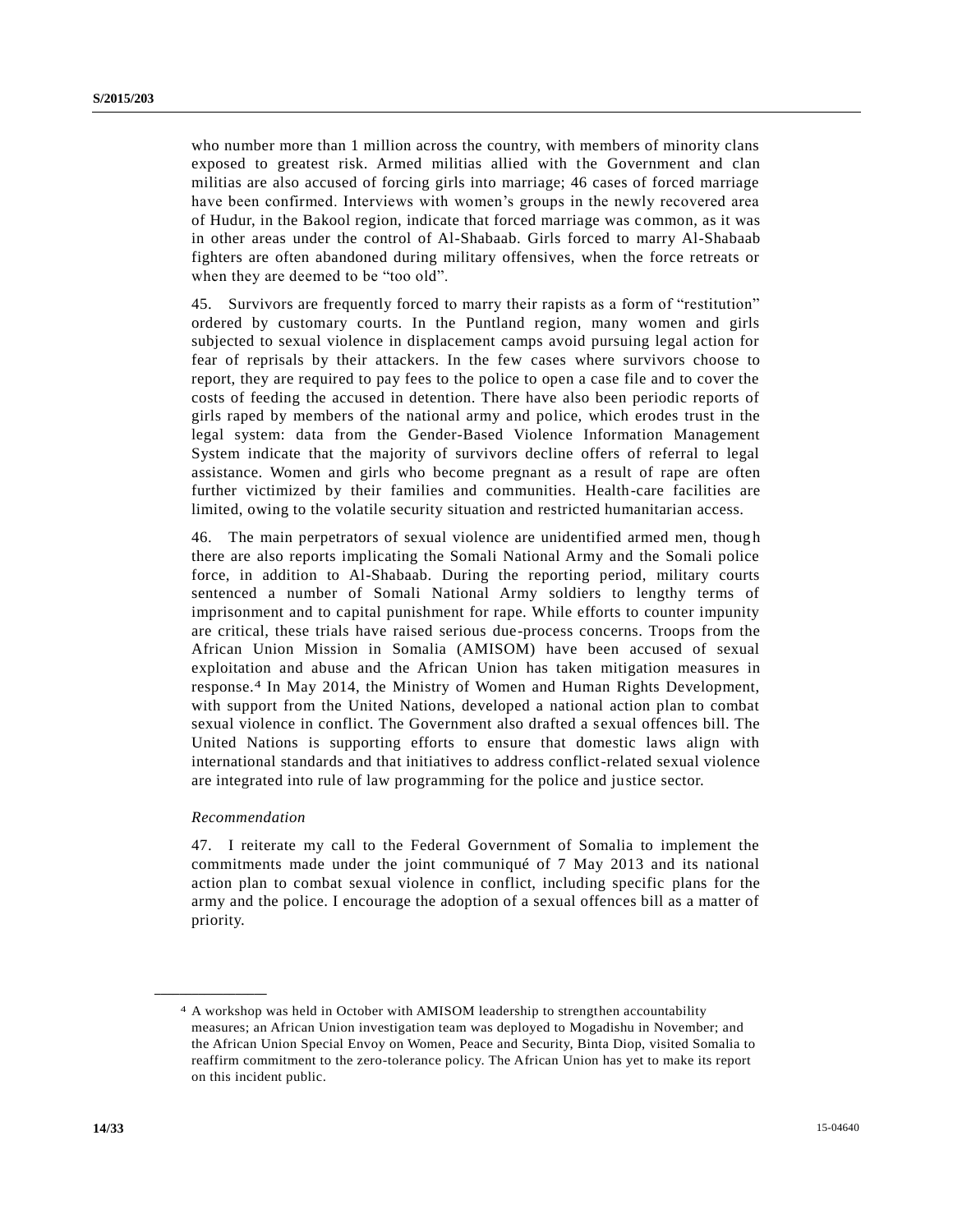# **South Sudan**

48. Sexual violence remains prevalent in South Sudan, exacerbated by impunity and a militarized society in which gender inequality is pronounced. Factors such as forced disarmament, the circulation of illegal arms, mass displacement, cattle raiding, intercommunal violence and food insecurity have increased the vulnerability of women and girls to sexual violence. Such violence is, however, trivialized by law enforcement officials and the community, with survivors often forced to marry perpetrators as a "remedy". Moreover, medical, legal and psychosocial services are available only in limited areas and some facilities are deliberately targeted during military attacks, particularly in Jonglei, Unity and Upper Nile States. The scale and severity of sexual violence increased with the outbreak of the current conflict between the Sudan People's Liberation Army (SPLA) and the Sudan People's Liberation Movement/Army in Opposition on 15 December 2013. Repeated offensives and counteroffensives have led to cycles of revenge attacks and rapes, often ethnically motivated. Armed elements have also raped women from neighbouring countries because of their nationalities and alleged alliances with parties to the conflict. During the reporting period, 167 incidents of conflict-related sexual violence affecting 236 persons were documented, including 75 incidents affecting 116 minors. Women and girls were targeted in 95 per cent of these cases.

49. Incidents of sexual violence have been reported in all 10 states to be a part of military tactics employed by both parties, mainly in Unity, Upper Nile, Lakes, Jonglei, Central, Eastern and Western Equatoria and Western Bahr el Ghazal States. According to a report released by the United Nations Mission in South Sudan (UNMISS) on 8 May 2014, there was credible evidence to suggest that acts of sexual violence committed in the context of the conflict could amount to crimes against humanity. Documented forms of sexual violence include rape, gang rape, sexual slavery, abduction, castration, forced nudity and forced abortion. At least 31 victims died as a result of rape; some survivors were impregnated, mutilated or infected with HIV and other sexually transmitted diseases. More than 200 allegations of abductions of women and girls taken as "wives" and/or for the purposes of sexual slavery by both parties to the conflict are under investigation. Other trends, including the rape and gang rape of women in and around protection of civilians sites in Unity and Jonglei States by soldiers, have an ethnic dimension that mirrors the divisions of the conflict. Unidentified uniformed men have also repeatedly harassed and raped women and girls leaving the sites to travel to markets, water points and firewood collection areas. UNMISS has taken measures to mitigate these threats, including patrolling high-risk zones and facilitating the supply of firewood and fuel. United Nations agencies, including UNFPA, UNICEF and UNHCR, have made efforts to ensure that women have a voice in the management of protection of civilians sites, as well as distributing dignity kits and installing solar lighting in isolated areas.

50. Outside the dynamics of the current conflict, sexual violence continues to be reported during intercommunal clashes, particularly in Lakes State where incidents of rape, including gang rape, have been perpetrated by SPLA soldiers, Dinka youth and armed cattle keepers, including elements of the White Army. Members of the South Sudan National Police Service, the Justice and Equality Movement and Nuer deserters from SPLA and the Lord's Resistance Army are among the perpetrators. Both major parties to the conflict that erupted in December 2013 have committed to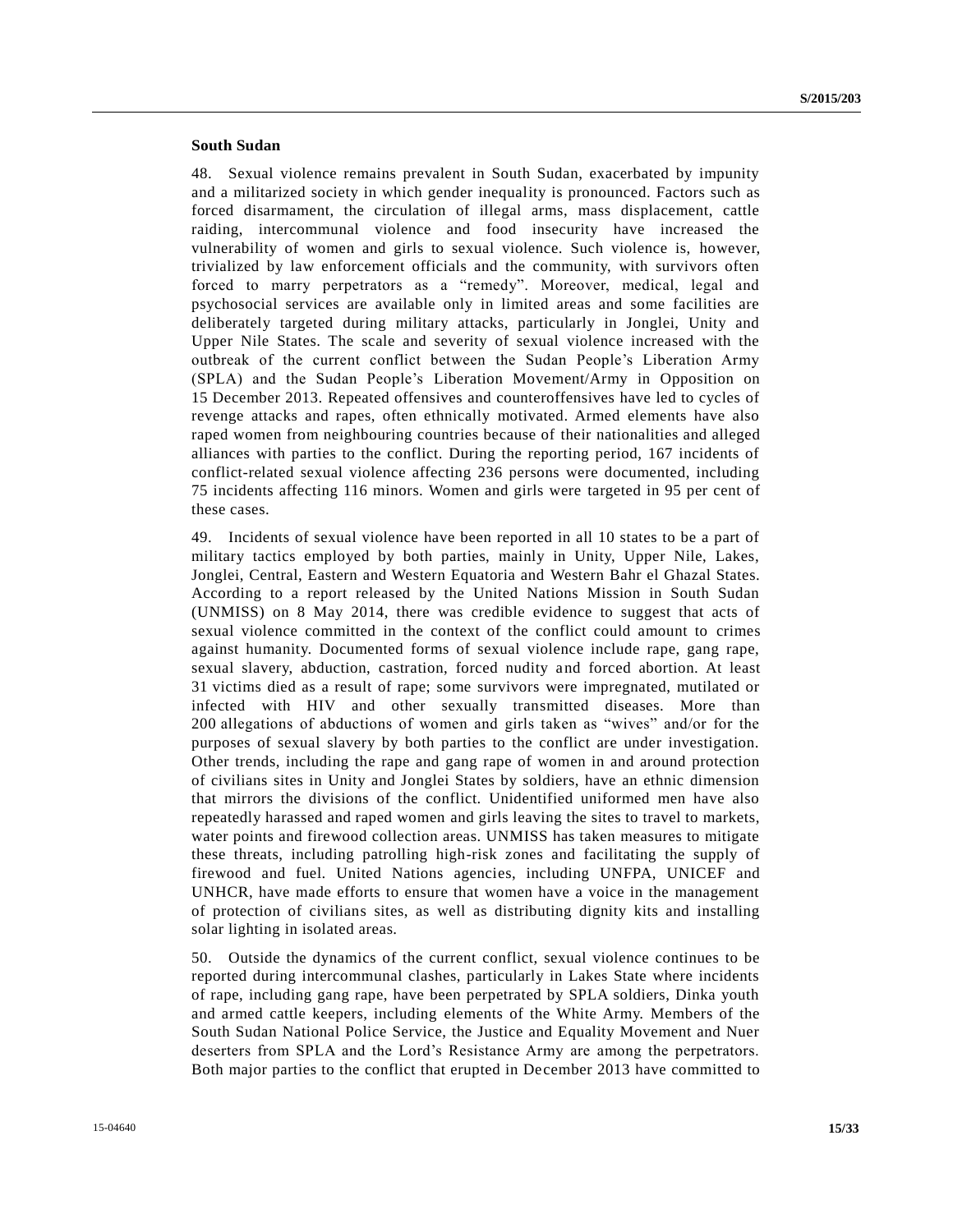refrain from "any acts of rape, sexual abuse and torture" in the cessation of hostilities agreement signed on 23 January 2014. The Government signed a joint communiqué to address conflict-related sexual violence with my Special Representative on Sexual Violence in Conflict on 11 October 2014 during her visit to South Sudan. This agreement includes such measures as the issuance and enforcement of clear orders through military and police chains of command prohibiting sexual violence, accountability mechanisms, exclusion of perpetrators from the security forces and from amnesty provisions and enhanced multisectoral services for survivors. In December 2014, opposition leader Riek Machar issued a communiqué in which he committed to undertake similar measures.

#### *Recommendation*

51. I urge the parties to the conflict in South Sudan to adopt action plans to implement the commitments made under their respective communiqués. I call upon the Government of South Sudan to address the negative impact of customary law on women's rights and to reflect international human rights standards in national law. I also encourage the African Union to make public and act upon the report of its Commission of Inquiry on South Sudan.

#### **Sudan (Darfur)**

52. Conflict-related sexual violence, including rape, attempted rape, abduction for the purposes of sexual exploitation, indecent assault, sexual humiliation and serious injuries or killings following rape, remains a dominant feature of the conflict in Darfur. In 2014, the African Union-United Nations Hybrid Operation in Darfur (UNAMID) documented 117 incidents involving 206 victims, as compared with 149 cases involving 273 victims in 2013. Victims ranged in age from 4 to 70 years; 204 of the victims were female and 2 were male (boys). In two incidents, six women were killed in connection with attempted rape and 30 per cent of the recorded rape survivors sustained serious physical injuries. The United Nations also documented one case of a child conceived following rape, which resulted in the marriage of the victim (aged 14) to the perpetrator as a form of traditional settlement. These numbers must be interpreted against the backdrop of a highly insecure environment beset by access restrictions.

53. Serious allegations were levelled against the Sudanese armed forces regarding a mass rape of some 200 women and girls in Tabit, north-east of El Fasher, North Darfur, over a period of 36 hours beginning on 30 October 2014. Despite several attempts by UNAMID to reach the area, government authorities granted access on only one occasion (9 November). The presence of Sudanese armed forces and members of military intelligence, observed during interviews with members of the community, may have influenced their reticence. The Government subsequently launched its own investigation and the Special Prosecutor for Darfur, who visited amid a large government presence, reported to the Office of the United Nations High Commissioner for Human Rights (OHCHR) in December that the allegations could not be substantiated.

54. The highest number of cases of sexual violence was recorded in January, February, April and August, corresponding to periods of massive civilian displacement driven by military and search operations launched by the Government against villages suspected of sympathizing with opposition groups, as well as during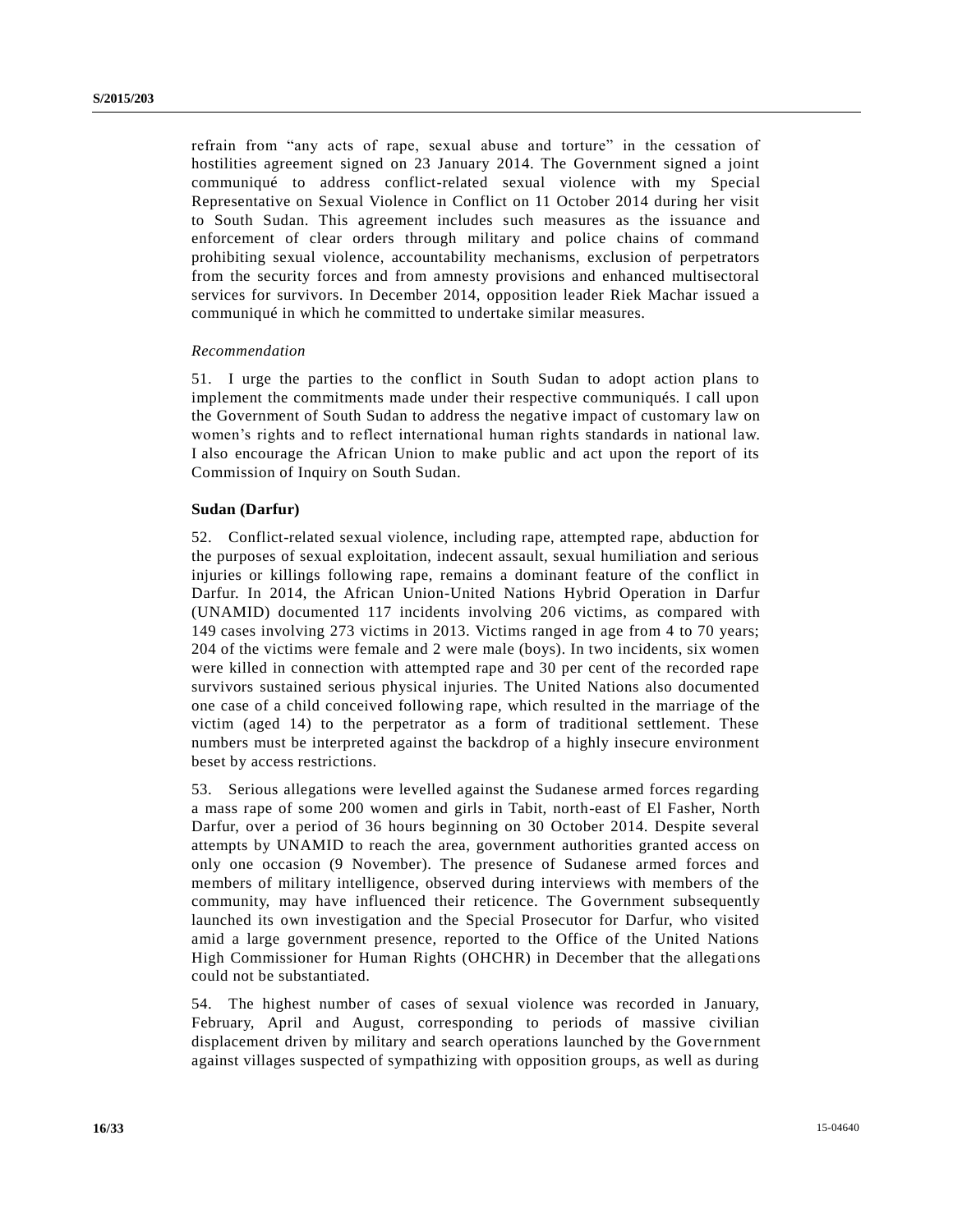clashes between government forces and armed groups. In South Darfur, on 27 and 28 February, in 10 separate incidents, women were subjected to sexual violence as they fled for safety following attacks on Hijer, Um Gunya and surrounding villages by armed elements believed to be members of the Rapid Support Forces. Several other incidents of sexual violence were reportedly committed by members of these forces following their deployment to Darfur.

55. Most sexual assaults (71 per cent), affecting 147 victims, occurred while women and girls were carrying out essential sustenance and livelihood activities, such as farming and the collection of grass and firewood, often in isolated areas. Twenty-eight victims were attacked in their homes, inside or in the vicinity of camps for internally displaced persons. The proliferation of small arms in such settlements, as well as in towns and villages, contributed to the prevalence of sexual violence: in 60 per cent of all reported cases, involving 119 victims, the alleged perpetrator(s) were armed. The majority of perpetrators were described by victims and witnesses as being armed men from Arab tribes targeting non-Arab women, with accounts indicating that the perpetrators sought to humiliate victims and their families to reinforce a sense of powerlessness. In 27 cases, the alleged perpetrators were identified as members of the Government's security and law enforcement apparatus.

56. Of 63 incidents reported to the Sudanese police, representing 53 per cent of the cases documented, UNAMID has seen investigations initiated in 20 cases to date, with 14 arrests made and, in 2 cases, trials resulting in convictions completed. In terms of legal redress, underreporting of cases, owing to the limited reach of law enforcement and justice institutions, is the first hurdle in the fight against impunity. Of the documented cases, apart from the 63 cases that were reported, 44 cases (38 per cent) were not reported and 3 cases (5 per cent) were settled in a traditional manner. Even when cases are reported, the authorities generally fail to take action to bring perpetrators to justice. In 12 cases (10 per cent), victims pointed to the absence of police as a reason for non-reporting; in 16 cases (14 per cent), victims cited a lack of trust and confidence in the authorities; and in 6 cases (5 per cent) victims said that they did not report the incident because of the social stigma associated with sexual violence and for fear of reprisal attacks by the alleged perpetrator. For example, on 2 March, in El Geneina, West Darfur, UNAMID monitored the trial of a man accused of stabbing a woman to death on 25 September 2013 for having filed a case of attempted rape against him. Moreover, where cases concern members of the national security forces, immunity from prosecution for acts committed in the course of operational duties has provided a basis for delaying and denying justice. On 18 September, a Sudanese court in El Fasher convicted a man for raping a UNAMID police officer on 10 April 2014.

57. In a series of constructive steps, the Sudan has amended section 149 of its Criminal Act (1991) to more clearly define the crime of rape and align it more closely with international standards. The Minister of the Interior committed to deploy at least six women police investigators to West Darfur to investigate sexual violence cases. In East Darfur, a state committee on gender-based violence was established in March. The Government has conducted joint protection patrols with UNAMID in East and Central Darfur. In South Darfur, a joint Government of the Sudan/United Nations early warning and intervention committee was established in December and is expected to identify imminent threats to civilians, including sexual violence, and measures to mitigate them. The early-warning indicators of conflict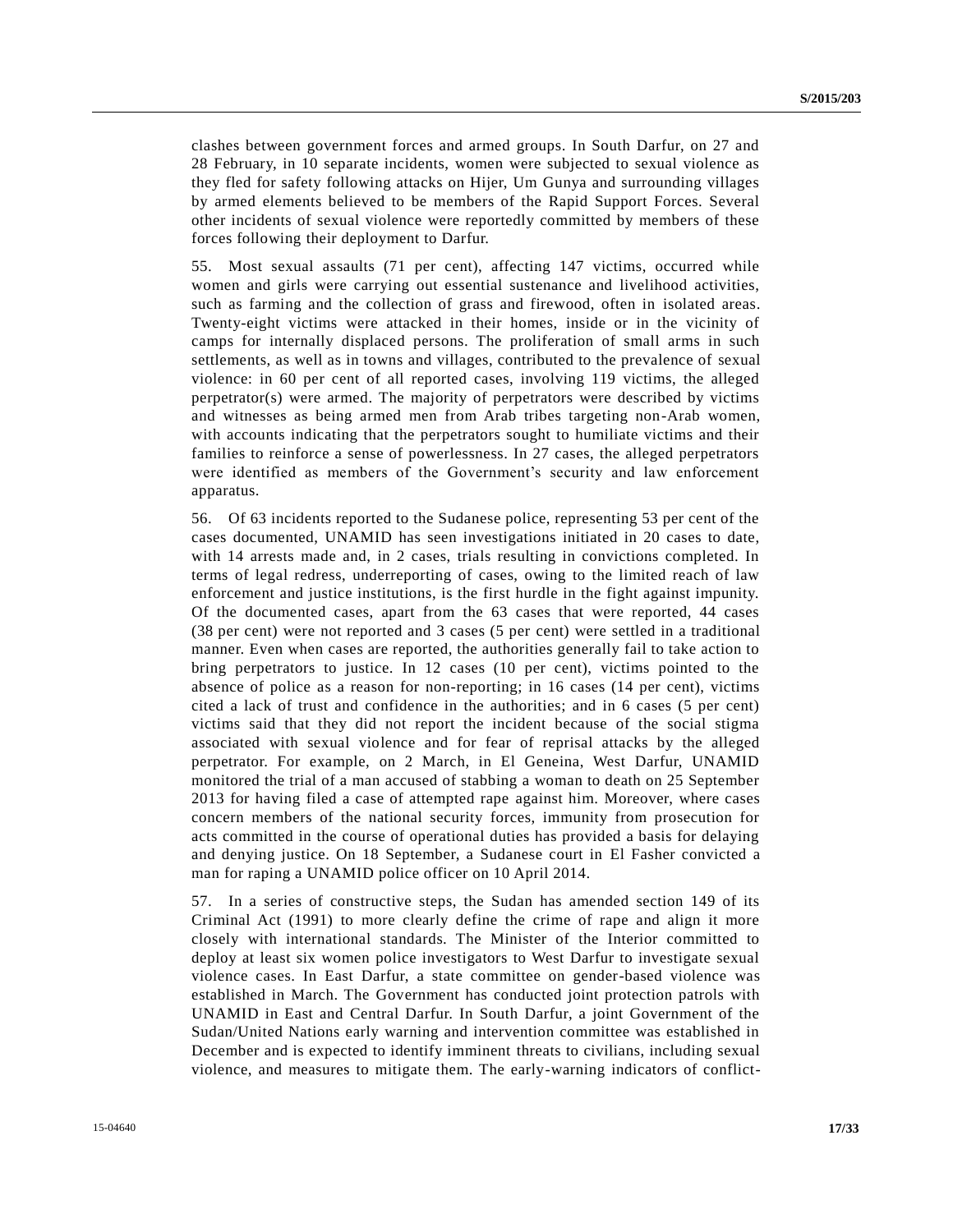related sexual violence have been adapted to the situation in Darfur and proven useful in informing such strategies.

58. The United Nations has also provided technical and financial support to Sudanese institutions, including the state committees on gender-based violence. Community police trained by UNAMID have played an important role in improving the protection of internally displaced persons. United Nations agencies have trained medical personnel on the clinical management of rape, with UNFPA making post-exposure prophylaxis kits available to victims via the Ministry of Health. UNFPA further supported the construction and rehabilitation of women's centres across Darfur to enable women to access psychosocial support in a context where services have been disrupted or rendered inaccessible.

#### *Recommendation*

59. I call upon the Government of the Sudan to grant the United Nations and its humanitarian partners unfettered access for monitoring and the provision of assistance to people in need in Darfur. Given that there has been grave concern over sexual violence in Darfur for more than a decade, I encourage the Government to engage with my Special Representative on Sexual Violence in Conflict to develop a framework of cooperation to address the issue comprehensively.

#### **Syrian Arab Republic**

60. Sexual violence against women, girls, men and boys has been a characteristic of the Syrian conflict from its inception. It has been most commonly reported in the context of house searches, hostage-taking, in detention and at checkpoints. In interviews with female refugees in neighbouring countries, fear of rape is cited as a major factor influencing their flight from the Syrian Arab Republic. However, it is extremely difficult to obtain reliable data on conflict-related sexual violence owing to prevailing insecurity, the fear of stigma and reprisals, the lack of specialized, safe and confidential services and challenges in accessing services where they are available.

61. Since mid-2014, there has been a significant increase in the number of reported cases of sexual violence perpetrated by terrorist groups, in particular ISIL. During its August 2014 attack on Sinjar, in northern Iraq, ISIL abducted hundreds of Yezidi women and girls. Some of the abductees were taken into the Syrian Arab Republic and "sold" in markets across Ar-Raqqa, to be used as sex slaves. Reports also indicate that forced marriage to foreign fighters has become increasingly common in territory controlled by ISIL. This phenomenon has also been observed in internally displaced persons camps and in neighbouring countries, where refugee communities have resorted to measures such as child marriage, removal from school and physical confinement to "protect" daughters and wives. In many countries of the region, the penal code includes marriage as a form of "reparation" for rape survivors, and some settings have seen a significant increase in polygamy since the crisis. On 27 April, the United Nations Entity for Gender Equality and the Empowerment of Women (UN-Women) launched a report, "We just keep silent", on gender-based violence among Syrian refugees in the Kurdistan region of Iraq. The report cited increased levels of sexual harassment and commercial sex in and around camps. Similar reports were received concerning the plight of Syrian refugees in neighbouring countries. Women and girls, as well as lesbian, gay, bisexual,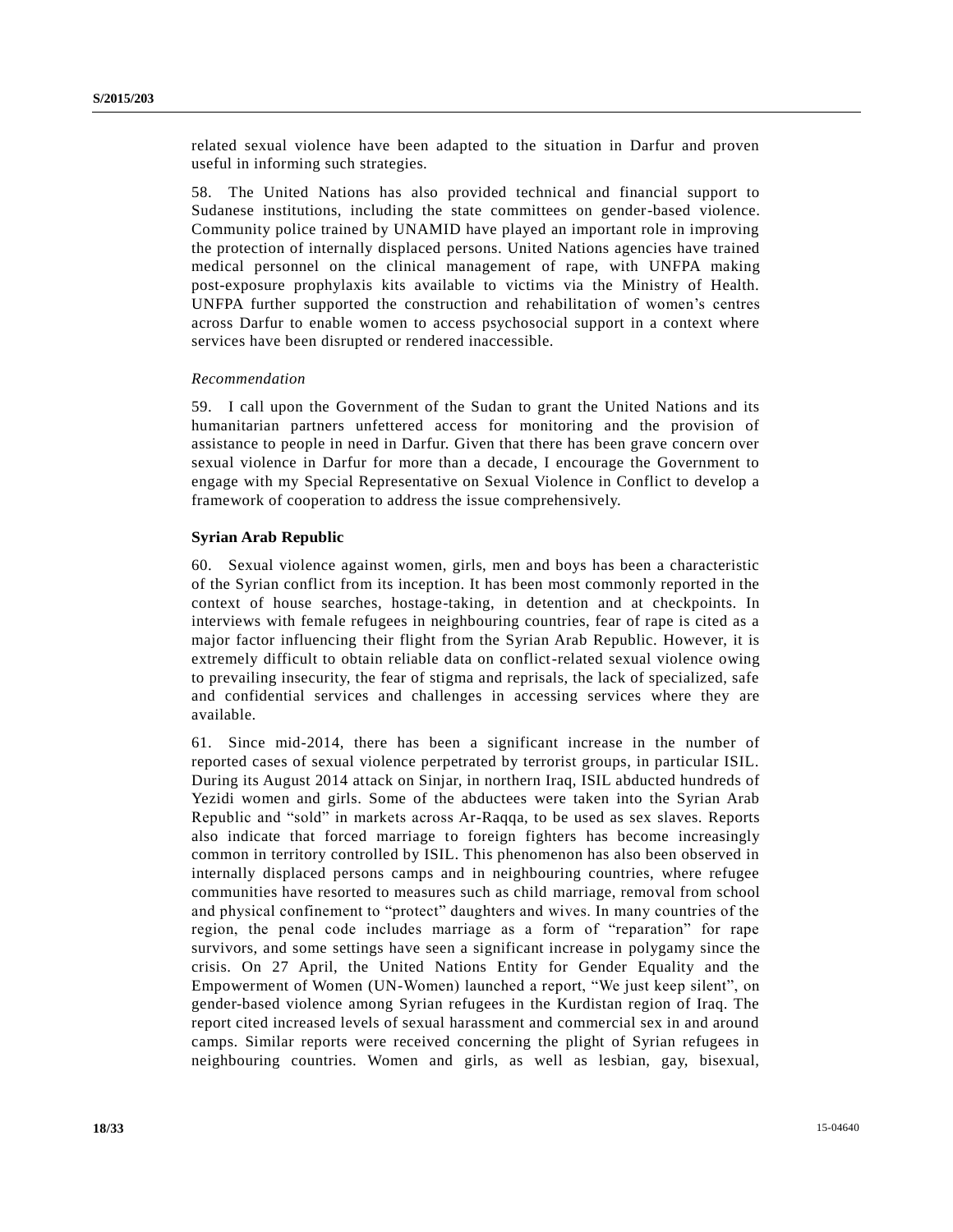transgender and intersex individuals, have been subjected to sexual assault and harassment at checkpoints controlled by armed groups and in the context of detention.<sup>5</sup>

62. In 2014, the United Nations continued to receive reports of sexual violence committed by the armed forces of the Syrian Arab Republic, as well as by pro-Government militias. For example, the Independent International Commission of Inquiry on the Syrian Arab Republic reported that women, men and children have been subjected to rape and sexual humiliation by members of pro-Government forces during arrest and detention (see [A/HRC/28/69\)](http://undocs.org/A/HRC/28/69). The United Nations has supported the Ministry of Social Affairs to establish a Women and Child Protection Unit to respond to sexual and gender-based violence.

#### *Recommendation*

63. I acknowledge the Government's invitation to my Special Representative to visit the Syrian Arab Republic and call upon the authorities, in the context of such a visit, to agree on specific measures to prevent sexual violence, including by members of the security forces. I condemn the use of sexual violence by ISIL and all other parties listed in the annex to the present report and call on them to cease such violations immediately and allow unfettered access for the delivery of humanitarian assistance.

#### **Yemen**

**\_\_\_\_\_\_\_\_\_\_\_\_\_\_\_\_\_\_**

64. The escalation of armed conflict, political instability and lawlessness in Yemen led to the internal displacement of 148,108 individuals in the course of 2014. The majority of those displaced were women and children, who faced increased vulnerability to sexual and gender-based violence. A marked increase in violence against women has been observed in conflict-affected areas, with the most prevalent manifestations being rape, sexual assault and early marriage. A disturbing link exists between the presence of armed groups and an increase in early and forced marriage, resulting in the sexual abuse of some of the poorest and most vulnerable girls in society. Many of these girls become pregnant and some reported having been abandoned, along with their children, when fighters fled from government forces in the course of military operations.

65. Yemen continues to attract thousands of refugees fleeing conflict in the Horn of Africa and the Syrian Arab Republic. UNHCR has reported sexual violence by trafficking gangs, often affecting women who may already have fled the trauma of conflict-related sexual violence in their country of origin. Sexual violence is also reportedly perpetrated upon arrival, particularly along the Red Sea coast, where smugglers and traffickers kidnap migrants and hold them for ransom. Few medical professionals in Yemen are trained to provide support to sexual violence survivors and there are no national guidelines on the clinical management of rape. Efforts to pursue justice are complicated by the lack of a clear legal definition of sexual violence and the codification of rape as adultery in Yemeni law, which shields the perpetrators at the expense of the victims.

<sup>5</sup> On 30 April 2014, the National Coalition of Syrian Revolution and Opposition Forces and the Free Syrian Army adopted a communiqué, in which they commit to issue command orders to eliminate sexual violence, investigate abuses and designate a high-level representative to oversee implementation.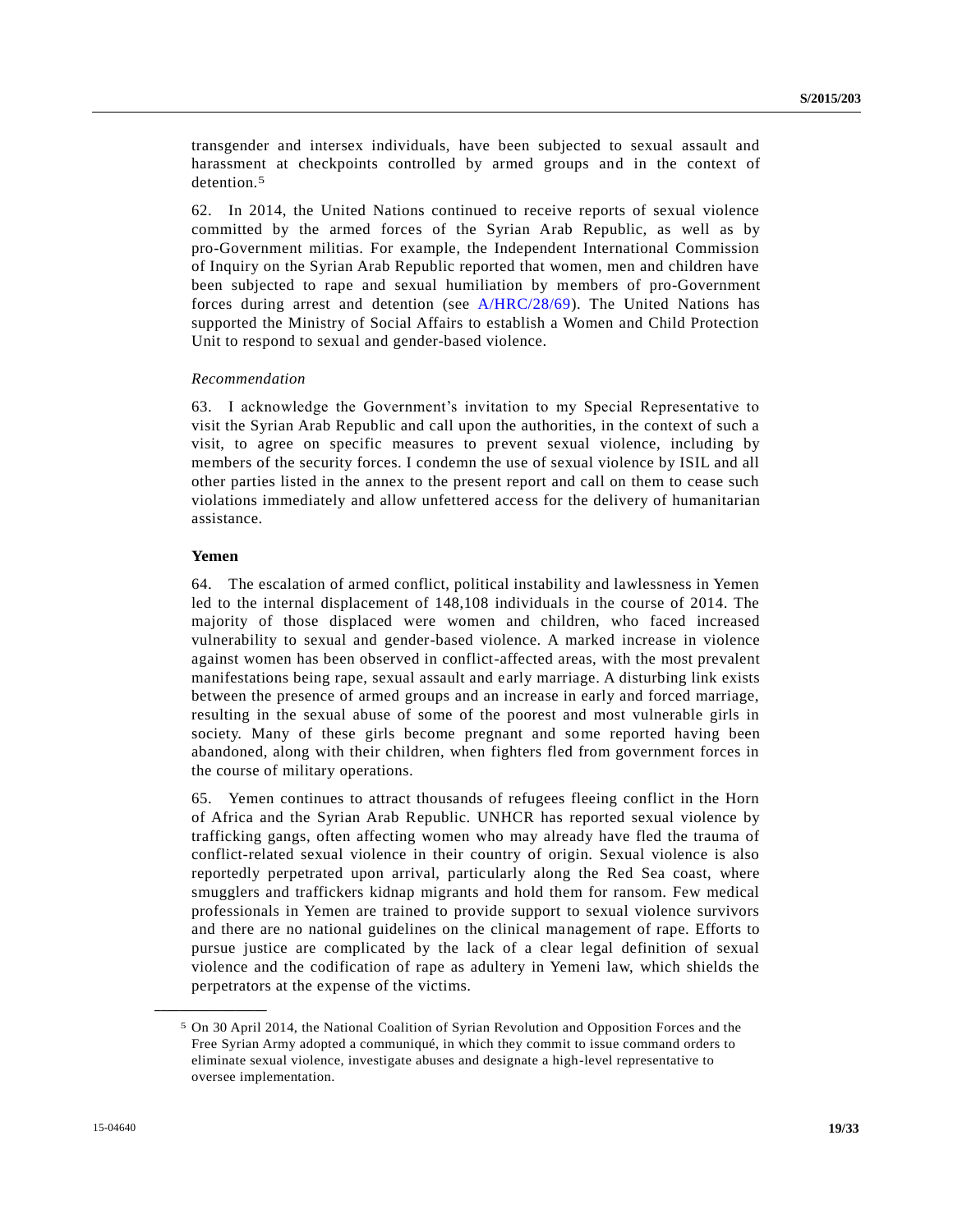# *Recommendation*

66. I urge the authorities in Yemen to undertake legislative reform as a basis for addressing impunity for sexual violence, ensuring the provision of services for survivors and aligning the minimum legal age of marriage with international standards. I further call on the authorities to engage with local community and faithbased leaders to address sexual and gender-based violence and discriminatory social norms.

# **B. Addressing crimes of sexual violence in post-conflict settings**

#### **Bosnia and Herzegovina**

67. Twenty years after the end of the war, conflict-related sexual violence remains a sensitive political issue, with slow progress made in establishing a comprehensive support system for survivors. The Government has recently expressed its intention to address conflict-related sexual violence, but has focused primarily on prosecution rather than the broad range of needs. The absence of services extends to children born of wartime rape, who face particular risk of stigma, abandonment, rejection and low socioeconomic status. The stigmatization and economic marginalization of rape survivors themselves remains a concern. The United Nations country team in Bosnia and Herzegovina has launched a joint project to tackle the legacy of conflictrelated sexual violence. This project seeks to improve redress for survivors by mapping needs and capacities, improving access to justice and services and reducing stigma. The Peace Support Operations Training Centre, with support from UN-Women, continues to provide predeployment training on conflict-related sexual violence for armed forces in Bosnia and Herzegovina and the region. The inclusion of a specific objective on conflict-related sexual violence in the second national action plan for the implementation of Security Council resolution 1325 (2000) is a positive development that lays the foundations for enhanced service delivery to survivors.

#### *Recommendation*

68. I urge the relevant authorities in Bosnia and Herzegovina to harmonize legislation and policies so that the rights of survivors of conflict-related sexual violence to reparations are consistently recognized and to allocate a specific budget for this purpose. I further call upon the authorities to protect and support survivors participating in judicial proceedings through, inter alia, referrals to free legal aid, psychosocial and health services, as well as economic empowerment programmes.

#### **Côte d'Ivoire**

69. In 2014, the United Nations Operation in Côte d'Ivoire (UNOCI) documented 325 cases of rape, with 230 of the incidents committed against minors aged between 2 and 17 years, including 1 boy. Fifty-seven of the incidents were gang rapes, which tend to be committed during carjackings or in private homes during armed robberies. The presence of criminal elements across the country, combined with incomplete disarmament, demobilization and reintegration, weak law enforcement and the absence of a regularly functioning high court, puts women and children at risk. The risks are greatest in the western and northern parts of the country, which have the highest concentrations of ex-combatants. For example, sexual violence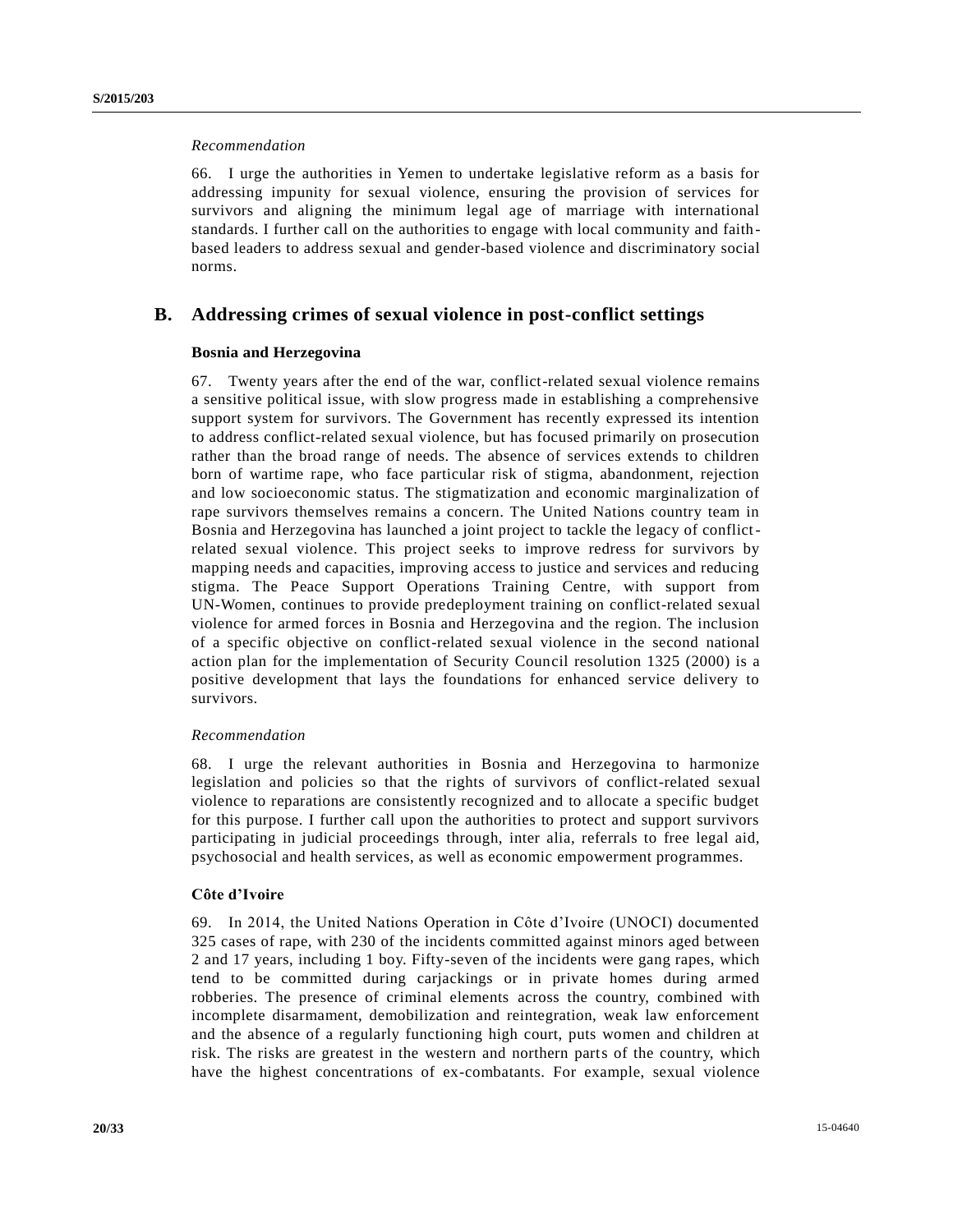remains high in Bouaké, where many ex-combatants who are motorcycle, bus and taxi drivers have been involved in robbery and rape at gunpoint. The prolife ration of small arms and light weapons exacerbates insecurity. The national disarmament, demobilization and reintegration process, with support from UNOCI, has integrated gender training into its resocialization camp for former combatants in an attempt to mitigate the threat of sexual violence. During the period under review, 20 members of the Forces républicaines de Côte d'Ivoire (FRCI), one policeman and nine ex-combatants were reportedly involved in incidents of rape, though only three have since been arrested.

70. Where alleged perpetrators have been prosecuted, sexual violence offences are often reclassified as indecent assault (*attentat à la pudeur*), a lesser charge, so that they can be processed promptly by first instance courts. Serious crimes are normally tried by criminal courts (*cours d'assises*); however, these courts are facing a severe backlog. In a positive development, on 18 March, the Ministry of Justice, Human Rights and Public Liberties issued ministerial circular 005 informing law enforcement officials that a medical certificate (which typically costs US\$ 100) is no longer a prerequisite for opening a rape investigation. This removes a significant barrier to justice. Since February 2013, Côte d'Ivoire has embarked upon a process of legal reform, including expanding its restrictive definition of sexual violence (currently limited to rape) and clarifying the elements of sexual violence offences in order to harmonize its criminal and civil codes with international standards. In addition, the Government has drafted a specific law on the protection of victims and witnesses. The Dialogue, Truth and Reconciliation Commission submitted its report in December 2014, in which it documented grave violations committed between 1990 and 2011, including sexual violence, and recommended accountability measures.

71. On 21 July, FRCI established a committee of national experts on conflictrelated sexual violence, recalling the Declaration of Commitment made at the Global Summit to End Sexual Violence in Conflict, held in London in June. This committee has developed an action plan for FRCI on addressing sexual violence. More than 900 members of FRCI have been trained on gender-based violence to date, as well as over 300 police officers and gendarmes. In November 2014, 20 women cadres from the national police participated in a seminar on female leadership organized by the United Nations police, which focused on strengthening their role in the fight against gender-based violence. The United Nations country team is also supporting the national police to establish specialized units and gender desks. In September 2014, the Government of Côte d'Ivoire officially launched a national strategy to combat gender-based violence, with support from United Nations Action against Sexual Violence in Conflict and coordinated by UNFPA.

#### *Recommendation*

72. I urge the Government of Côte d'Ivoire to ensure the effective implementation of its national strategy to combat gender-based violence and the action plan for FRCI, and call on the international community to support these efforts. It is critical to accelerate disarmament, demobilization and reintegration and strengthen law enforcement to ensure that ex-combatants who have been reintegrated into the transport sector do not pose a risk to women and girls who are reliant on those services. The Government and the international community must provide monitoring and awareness-raising to mitigate the possibility of a recurrence of sexual violence in the context of the presidential elections to be held in October 2015.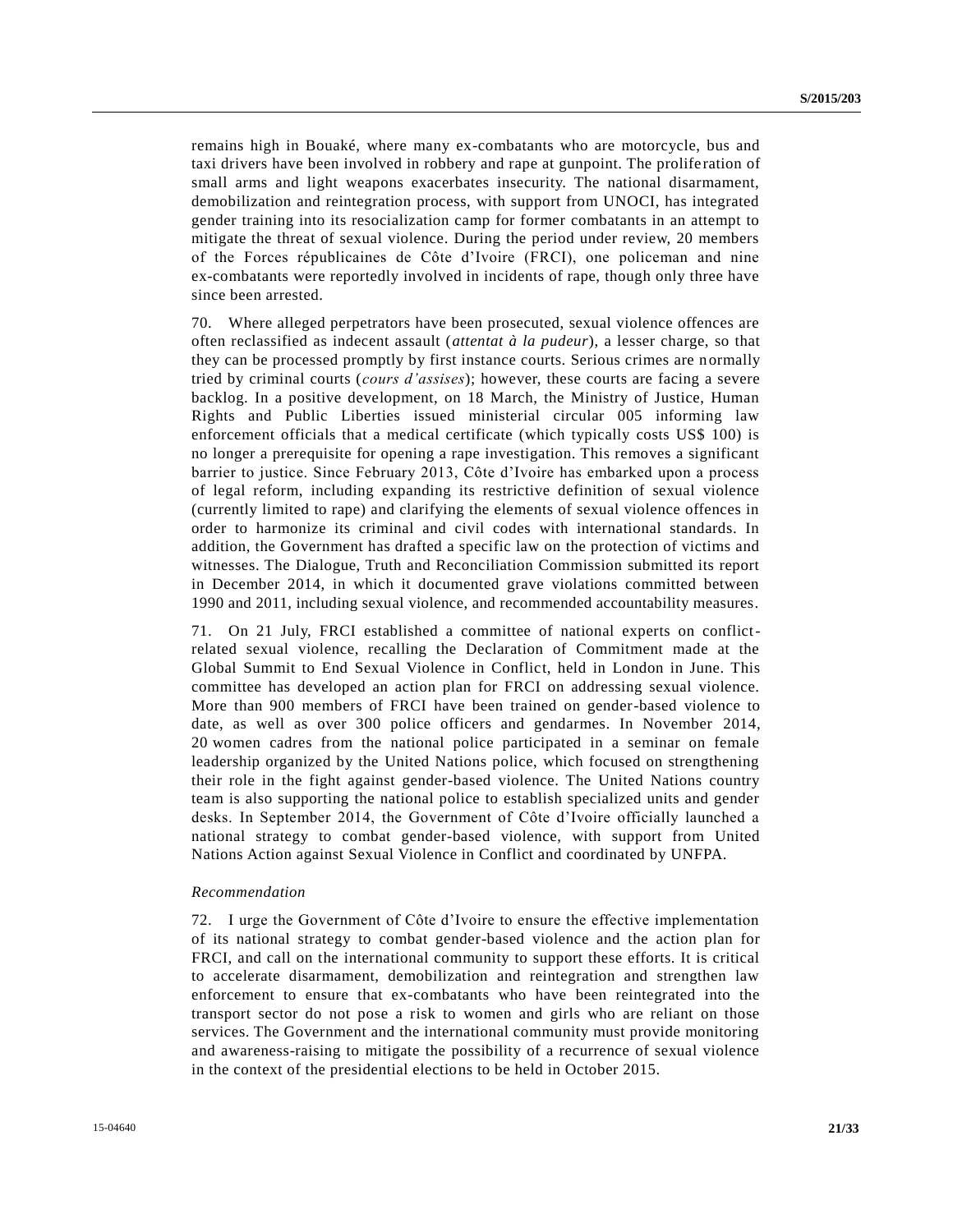### **Liberia**

73. Twelve years after the end of the civil war, sexual violence continues to present a significant threat to the physical security of women and children across Liberia. The social breakdown that occurred during 14 years of brutal conflict, in which sexual violence was rampant, has left a profound imprint on Liberian society, especially as the issue was not addressed during the peace process. The rape of minors is the most frequently reported incident of sexual and gender-based violence. Available information also points to a disturbing trend of increasing sexual violence committed by minors. According to official data from the Ministry of Gender, Children and Social Protection, in 2014 there were 1,392 incidents of sexual and gender-based violence nationwide, with the majority taking place in Montserrado county, where the most services and reporting structures exist. Of these, 626 were cases of rape, with 605 of the victims under 18. Nine "one-stop centres" recorded 1,162 cases, of which 965 were rapes, 27 were gang rapes and 85 were sexual assaults. The United Nations-Government of Liberia Joint Programme on Sexual and Gender-Based Violence, established in 2008 with support from United Nations Action against Sexual Violence in Conflict, has made commendable progress in strengthening the criminal justice system; building the capacity of health and psychosocial service providers as well as the police through the expansion of the Women and Child Protection Section of the Liberian national police; and raising awareness at community level to challenge harmful traditional beliefs and practices that perpetuate impunity and blame the victim. Regrettably, as a result of the Ebola virus epidemic, many sexual and gender-based violence treatment facilities have closed and are not prioritized for reopening.6

#### *Recommendation*

74. I call on the Government of Liberia to continue its critical efforts to combat sexual and gender-based violence including through the United Nations-Government of Liberia Joint Programme, and in the context of recovery from the Ebola virus epidemic.

#### **Nepal**

**\_\_\_\_\_\_\_\_\_\_\_\_\_\_\_\_\_\_**

75. Survivors of sexual violence during Nepal's civil conflict have not yet been officially recognized as "conflict-affected persons", which limits their access to the Government's interim relief programme. As a result of their exclusion, there have been no dedicated services for survivors, though some support has been secured through peacebuilding and development projects. In terms of ongoing institutional reforms, there are as yet no safeguards to prevent individuals accused of human rights violations from being retained and promoted within the security forces. One of the key obstacles to addressing the legacy of conflict-related sexual violence in Nepal is the lack of comprehensive documentation on its scope and character. In April 2014, the Parliament of Nepal adopted the Act on the Commission on Investigation of Disappeared Persons, Truth and Reconciliation, 2071, which established two commissions: the Truth and Reconciliation Commission and the

<sup>6</sup> Anecdotal evidence suggests that sexual violence may have increased in Ebola-affected post-conflict settings such as Liberia and Sierra Leone, owing to the closure of social institutions, structures and schools, placing girls at heightened risk. At the same time, access to sexual and reproductive health services has drastically diminished.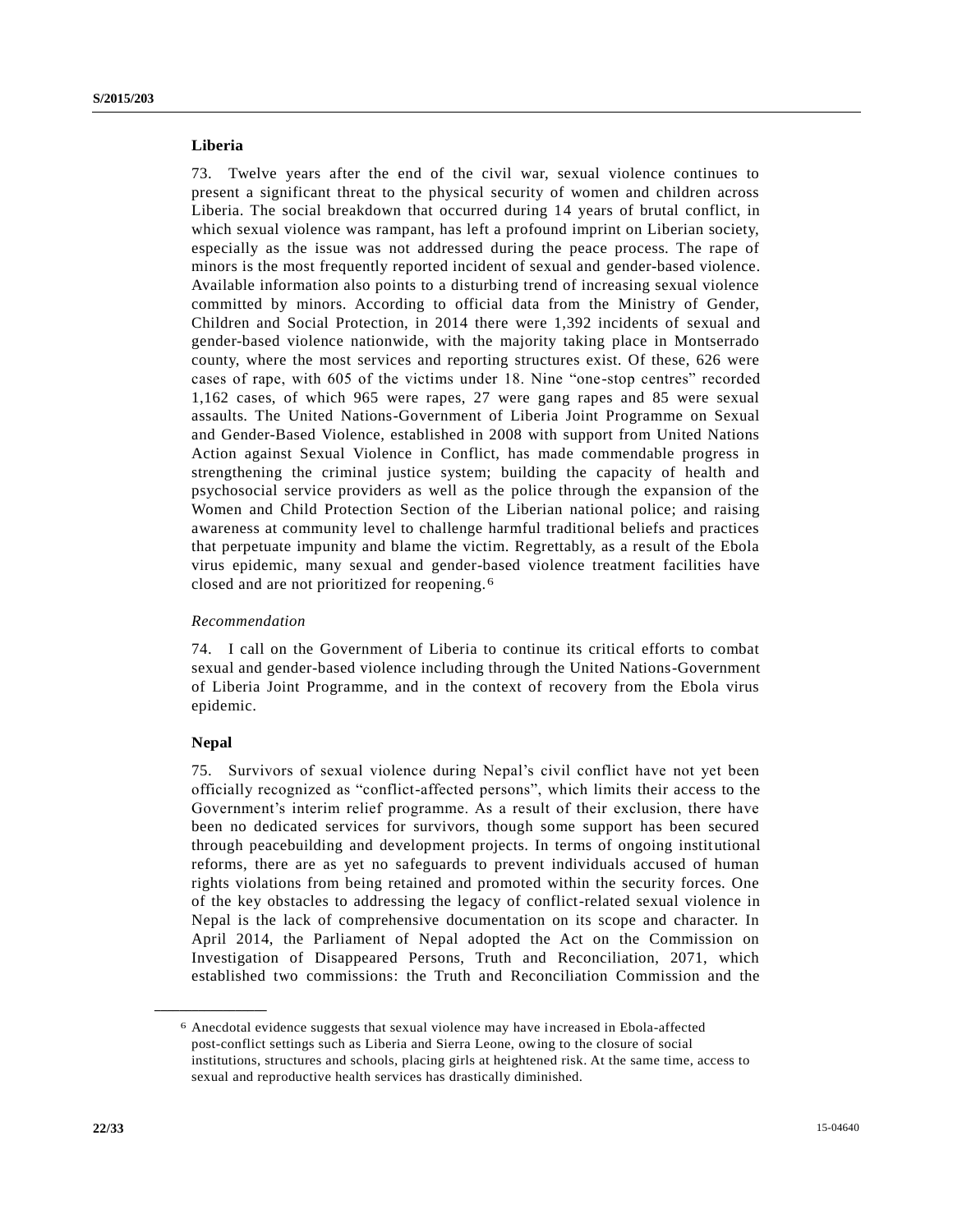Commission of Inquiry on Disappearances. The Act acknowledged rape and other forms of sexual violence as "serious violations of human rights". The Minister of Foreign Affairs participated in the Global Summit to End Sexual Violence in Conflict, where he stressed that Nepal had adopted a zero-tolerance policy on sexual and gender-based violence. Nevertheless, challenges to accessing justice remain. For example, the 35-day statute of limitations for the filing of a rape complaint has not yet been amended, despite the 2014 Supreme Court ruling that there should be no statute of limitations for international crimes.

#### *Recommendation*

76. I encourage the Government to ensure that survivors of conflict-related sexual violence are recognized under the law as "conflict victims", which will enable them to access services, judicial remedies and reparations. I further call on all parties involved in the transitional justice process to ensure that the rights and needs of survivors of sexual violence are addressed in institutional reforms and that these crimes are excluded from amnesties and statutes of limitations.

#### **Sri Lanka**

77. In the five years since the end of armed conflict in Sri Lanka, the Government has committed to supporting the resettlement and reintegration of civilians displaced by the violence and has made considerable progress in this regard. However, one of the major unaddressed issues is impunity for conflict-related sexual violence. The Government has adopted a zero-tolerance policy on sexual and gender-based violence and committed to take stringent action in response to such crimes, including discharging and prosecuting offenders from the security forces. However, there are indications that abduction, arbitrary detention, torture, rape and other forms of sexual violence have increased in the post-war period. Notably, Tamil women and girls have reported sexual abuse in the context of the ongoing militarization of their areas of residence. Allegations of sexual violence by the Sri Lankan security forces against members of the Tamil community in the closing months of the war and in the post-conflict period have been extensively documented, but rarely addressed. Testimony of women released from detention in 2014 indicates that acts of sexual torture were accompanied by racial insults and specifically directed against individuals perceived as having been linked to the Liberation Tigers of Tamil Eelam.

#### *Recommendation*

78. I call upon the newly elected Government of Sri Lanka to investigate allegations of sexual violence, including against national armed and security forces, and to provide multisectoral services for survivors, including reparations and economic empowerment programmes for women at risk, including war widows and female heads of household.

# **C. Other situations of concern**

### **Nigeria**

79. One of the most alarming episodes of 2014 was the abduction on 14 April of 276 girls from a government secondary school in Chibok, Borno State, by Boko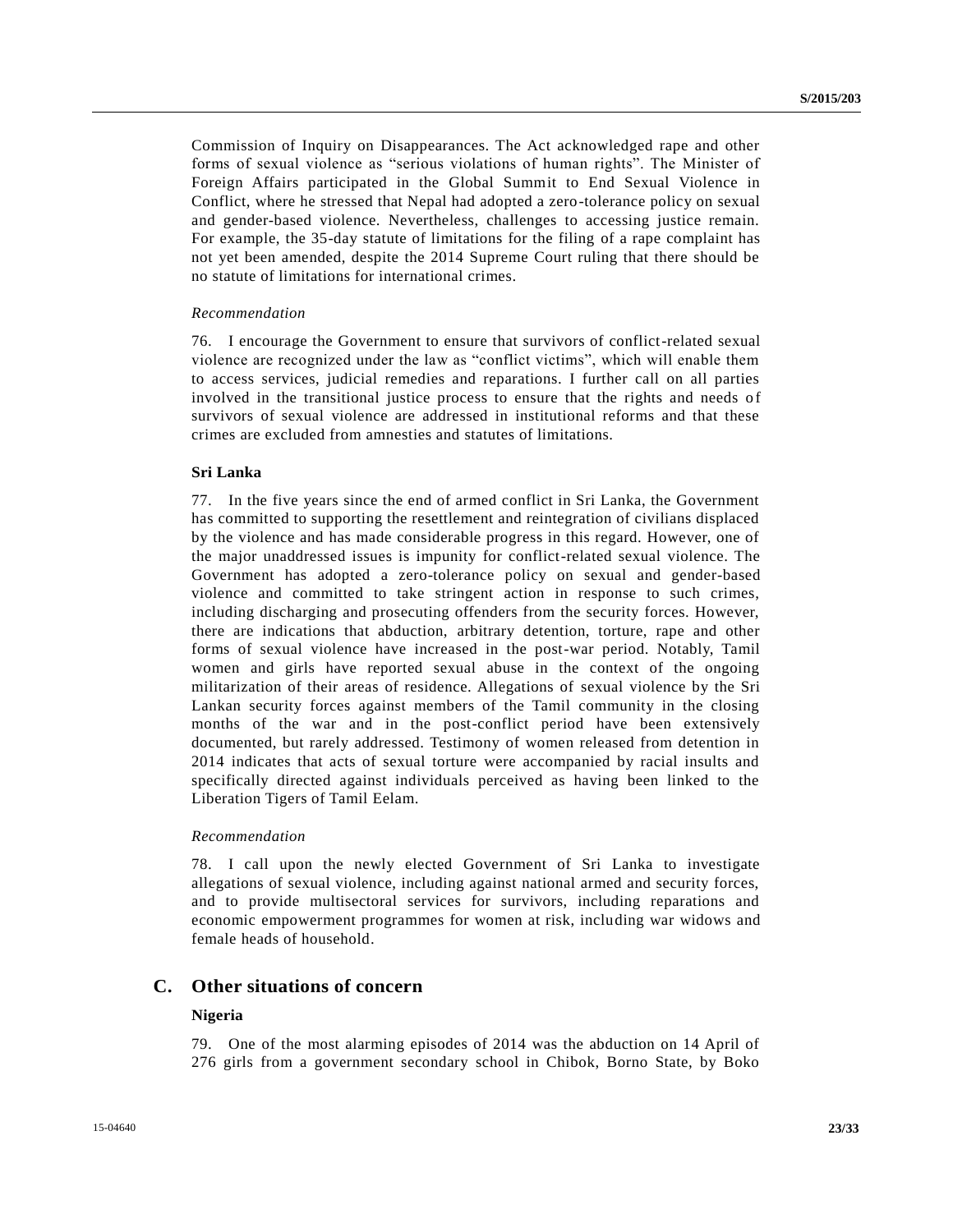Haram. This incident must be viewed in the context of over six years of insurgency in northern Nigeria characterized by consistent human rights violations, including abduction and sexual abuse, by Boko Haram. In addition, the deteriorating security and humanitarian situation in the north-east has resulted in large-scale displacement which, according to humanitarian workers and displaced civilians, has led to rape and child trafficking during population flight and in internally displaced persons camps. However, as the Nigerian Police Gender Unit notes, sexual and gender-based violence is rarely reported owing to fear of stigmatization and prevailing cultural beliefs.

80. In Borno State, Boko Haram has abducted women and girls, often forcing them into marriages that entail repeated rape. These marriages are sometimes proposed as a form of "protection" from rape by other members of the group. Abducted girls who refuse marriage or sexual contact within marriage have faced violence and death threats. Forced marriage, enslavement and the "sale" of kidnapped women and girls are central to Boko Haram's modus operandi and ideology. As part of the counter-insurgency response, the Government has deployed a joint task force comprising military, police, immigration and intelligence officers. Vigilantes, referred to as the "civilian joint task force", have also emerged to protect their communities from insurgents. All counter-insurgency operations should take into account the security of women and girls.

# *Recommendation*

81. I encourage the Government to implement its national action plan on the implementation of Security Council resolution 1325 (2000) to ensure that women's protection concerns are mainstreamed throughout its security operations. I also call upon the authorities to guarantee security in and around internally displaced persons camps and to extend medical and psychosocial services to high-risk areas.

# **III. Sexual violence perpetrated in the context of rising violent extremism**

82. The confluence of crises wrought by violent extremism has revealed a shocking trend of sexual violence employed as a tactic of terror by radical groups. Egregious forms of conflict-related sexual violence have been perpetrated by extremist groups in Iraq, Mali, Nigeria, Somalia and the Syrian Arab Republic, including rape, sexual slavery, forced marriage, forced pregnancy and forced abortion, including as a form of religious and ethnic persecution. Conflict environments that are conducive to extremism, such as in Libya and Yemen, will also require close attention.

83. The patterns highlighted in this report demonstrate that sexual violence is not incidental, but integrally linked with the strategic objectives, ideology and funding of extremist groups. It is used to advance such tactical imperatives as recruitment; terrorizing populations into compliance; displacing communities from strategic areas; generating revenue through sex trafficking, the slave trade, ransoms, looting and the control of natural resources; torture to elicit intelligence; conversion and indoctrination through forced marriage; and to establish, alter or dissolve kinship ties that bind communities.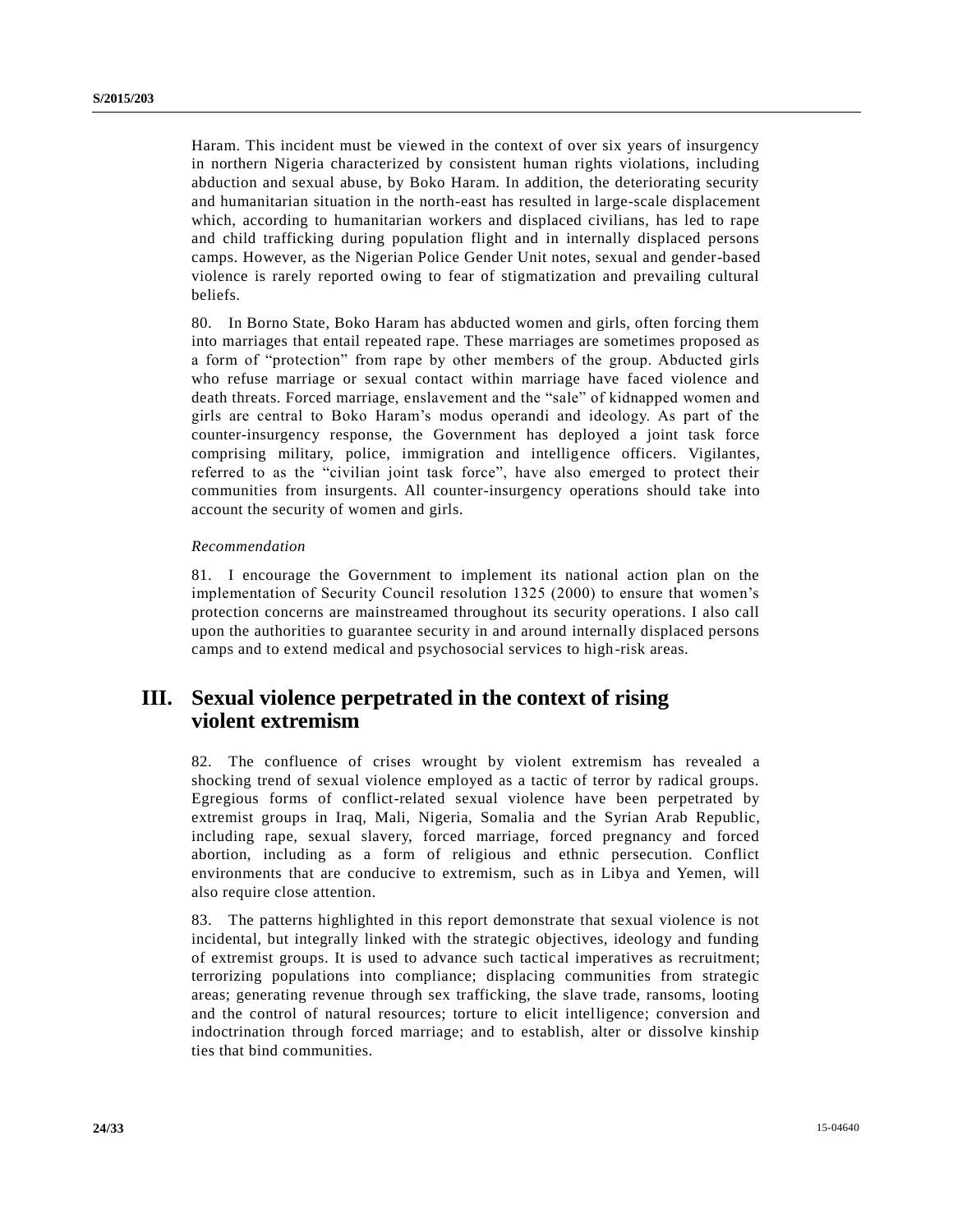84. Sexual violence by extremist groups arises from discrimination and dehumanization based on gender, sexual orientation, ethnic and political or religious identity, in particular the subordination of women and girls. Indeed, the same ideology and objectives that motivate Boko Haram to abduct women and girls in Nigeria also spur ISIL to enslave women and girls in the Syrian Arab Republic and Iraq. Common to such cases is the assault on women's rights and bodies that presages the advance of extremist groups. As these groups harbour aspirations to statehood, the control of women's reproductive capacity is vital to nation building and to raising a generation in their own image. For this reason, "marriage bureaux" have been established in areas under ISIL control to encourage women to marry fighters and "bride prices" have been paid by armed groups in Yemen on behalf of fighters. Modern communications technology has been exploited in the service of an ideology at odds with the modern world: social media has converted brutality into a form of propaganda to incite, radicalize and attract recruits.

85. Countering extremism, and the flow of funds and fighters to these groups, must include efforts to empower women and address the spectrum of crimes of sexual violence that extremist groups propagate. At the same time, deeper engagement by and consultation with the community will be required, including with traditional and religious leaders who must help to break the silence surrounding sexual violence and redirect the shame and stigma to the perpetrators. Classical counter-terrorism efforts have been notoriously gender blind. The conve ning by the Security Council of a high-level meeting on foreign terrorist fighters, held in September 2014, marked an emerging recognition that members of extremist groups enslave, rape and forcibly marry women and girls. The Council adopted resolution 2178 (2014), in which it called for the empowerment of "youth, families and women" as part of an overarching strategy to prevent the spread of terror. It is critical that the international community deepen its information base on the nature, scope and objectives of sexual violence carried out by radical groups in order to define appropriate interventions, in consultation with women and affected communities. At the same time, counter-terrorism measures by Governments, security forces and allied groups must respect fundamental human rights and the commitments made by States to end sexual violence in conflict. Moreover, the surge in violent extremism and the urgency of addressing it do not negate the need for sustained resolve and resources to combat protracted conflict-related sexual violence in other settings of concern.

# **IV. Activities of United Nations Action against Sexual Violence in Conflict**

86. In 2014, United Nations Action against Sexual Violence in Conflict, an inter-agency network chaired by my Special Representative on Sexual Violence in Conflict, engaged in a number of strategic initiatives to improve system-wide coordination, knowledge building, advocacy and technical country-level support. To bolster capacity on the ground, UN Action has committed funding that was a catalyst for the deployment of Women's Protection Advisers in the Democratic Republic of the Congo and Côte d'Ivoire. In Côte d'Ivoire, a new national strategy to combat gender-based violence was launched during a UN Action inter-agency mission in September 2014. On the eve of the launch, a media sensitization workshop with local journalists was held in Abidjan, culminating in the creation of a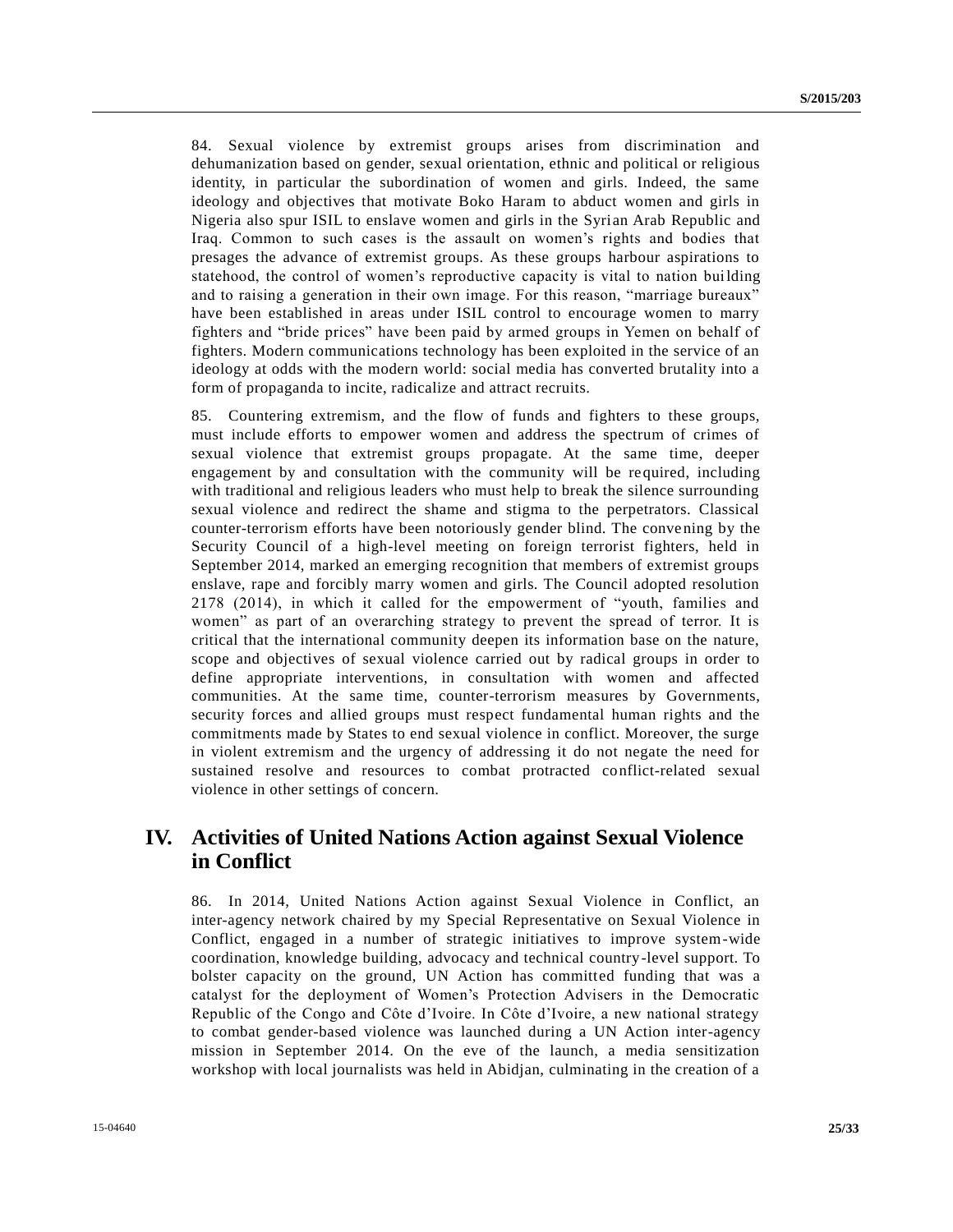network of journalists against gender-based violence to help disseminate key messages and amplify UN Action's Stop Rape Now campaign. Building on this experience, UN Action is developing guidance on the safe and ethical reporting of sexual violence in conflict-affected settings, as part of a broader strategy to mobilize the media in countries of concern.

87. In 2014, UN Action produced a number of tools and knowledge products to improve practice in the field. It published a new guidance note on the intersections between the Monitoring, Analysis and Reporting Arrangements and the Genderbased Violence Information Management System, with a view to improving the way data are gathered and reported to the Security Council while safeguarding the rights and protection needs of survivors. In addition, UN Action has supported the development and dissemination of the Guidance Note of the Secretary-General on Reparations for Conflict-Related Sexual Violence and policy briefs on psychosocial and mental health interventions.

88. The scenario-based predeployment training for peacekeepers, which UN Action pioneered in 2010, continues to be rolled out in peacekeeping training centres to improve the operational readiness of military and police peacekeepers to react swiftly and appropriately to conflict-related sexual violence. The Department of Peacekeeping Operations-Department of Field Support Specialized Training Materials on Protection of Civilians and Prevention and Response to Conflict-related Sexual Violence for military components address conflict-related sexual violence at the strategic, operational and tactical levels. Several training and training of trainers sessions took place in 2014 in Bangladesh for the contingent deploying to MINUSCA and MONUSCO and a pilot training of trainers session was held for newly deployed and rehatted MINUSCA military and police commanders.

89. To enhance prevention capabilities in mission settings, the framework of early warning indicators of conflict-related sexual violence developed by UN Action has been adapted and used in several countries, including Côte d'Ivoire, the Democratic Republic of the Congo, South Sudan and the Sudan (Darfur). Technical support at country level was provided for the continued roll-out of Guidance for Mediators: Addressing Conflict-Related Sexual Violence in Ceasefire and Peace Agreements, including through the training of envoys, mediators and mediation experts. In 2014, the number of ceasefire agreements that included specific provisions on conflictrelated sexual violence continued to increase, with two new agreements signed (for the Central African Republic and South Sudan).

90. In November 2014, UN Action and the Government of Switzerland co-hosted the third annual meeting of donors and parties engaged in the conflict-related sexual violence agenda, which was attended by 19 Governments and which aimed to strengthen strategic partnerships and define joint, coordinated actions in priority countries. UN Action also works in partnership with the United Kingdom Preventing Sexual Violence Initiative, contributing substantively to the International Protocol on the Documentation and Investigation of Sexual Violence in Conflict.

91. All of these activities are supported by voluntary contributions to the United Nations Action Multi-Partner Trust Fund, which fosters joint action across the spectrum of United Nations entities and encourages transparency and cooperation in the spirit of "delivering as one".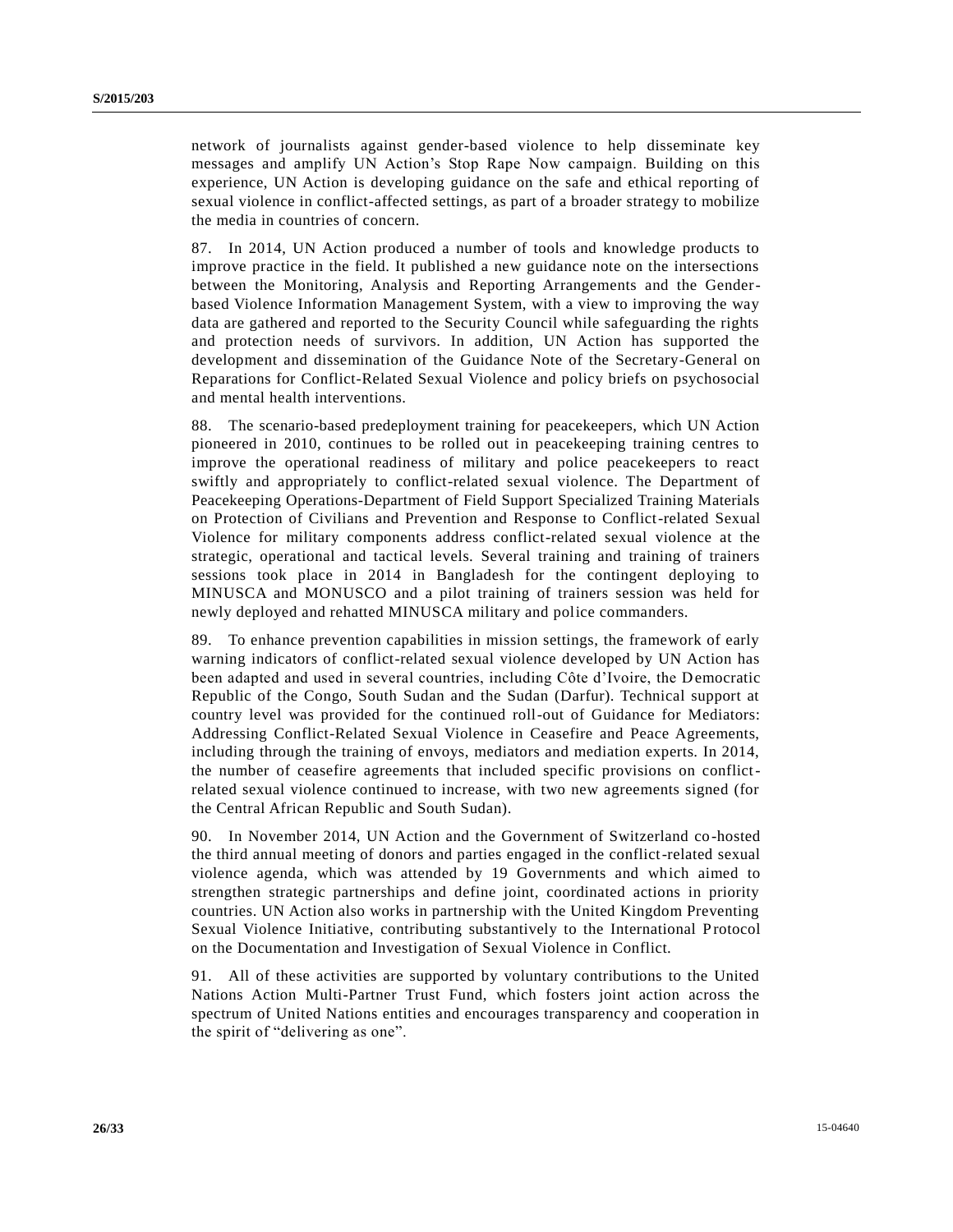# **V. Activities of the Team of Experts on the Rule of Law and Sexual Violence in Conflict**

92. The Team of Experts on the Rule of Law and Sexual Violence in Conflict was mandated by the Security Council in resolution 1888 (2009) to support national authorities to strengthen the rule of law in order to address sexual violence in armed conflict. The Team of Experts reports directly to my Special Representative and is composed of experts from the Department of Peacekeeping Operations, the United Nations Development Programme (UNDP) and OHCHR. In addition to this core capacity, the Team of Experts maintains a roster of experts with a broad range of specializations to support national authorities. The Team of Experts assists national authorities in developing a more structured justice and security sector response to conflict-related sexual violence, often on the basis of political commitments secured at the highest levels by my Special Representative.

93. The Team of Experts assists national institutions in the following thematic areas: criminal investigations and prosecution; collection and preservation of evidence; investigations and prosecutions within the military justice system; criminal law reform and procedural law reform; protection of victims, witnesses and justice officials; and reparations. The Team of Experts promotes South-South cooperation, enabling countries facing conflict-related sexual violence to learn from each other's experiences, and is currently compiling good practices in this regard.

94. In 2014, the Team of Experts provided technical assistance for the creation of a rapid response unit in the Central African Republic, composed of trained gendarmes and police officers, to improve investigation. It also provided inputs to the draft law on the creation of a special criminal court to ensure that it has jurisdiction over crimes of sexual violence. The Team of Experts provided input to the groundbreaking Law 1719 on access to justice for victims of sexual violence in Colombia and will continue to work with the authorities, including by facilitating the sharing of good practices with other countries. In Côte d'Ivoire, the Team of Experts helped to strengthen the justice pillar of the national strategy to combat gender-based violence that was adopted in September 2014. The Team of Experts also facilitated experience sharing between Côte d'Ivoire and Sierra Leone and supported the development of an action plan by FRCI that covers prevention, capacity-building and deterrence.

95. In the Democratic Republic of the Congo, the Team of Experts has supported the Government to implement its commitments under the 2013 joint communiqué and provided advice to the Government on the draft law on mixed courts. It has also assisted the Office of the Personal Representative of the President on Sexual Violence and Child Recruitment to formulate a plan of operation that includes accountability for a number of emblematic incidents of sexual violence that took place in Walikale, Bushani and Mutongo. The Team of Experts is also providing technical advice to the Democratic Republic of the Congo on implementing reparations programmes for survivors. It supported the Forces armées de la République démocratique du Congo to develop a landmark action plan to prevent sexual violence, which was launched in August 2014. In cooperation with UNDP, the Team of Experts has contributed to the monitoring of sexual violence cases and has provided technical assistance to the Special Commission on Sexual Violence of the Senate to bolster its law-making and oversight role.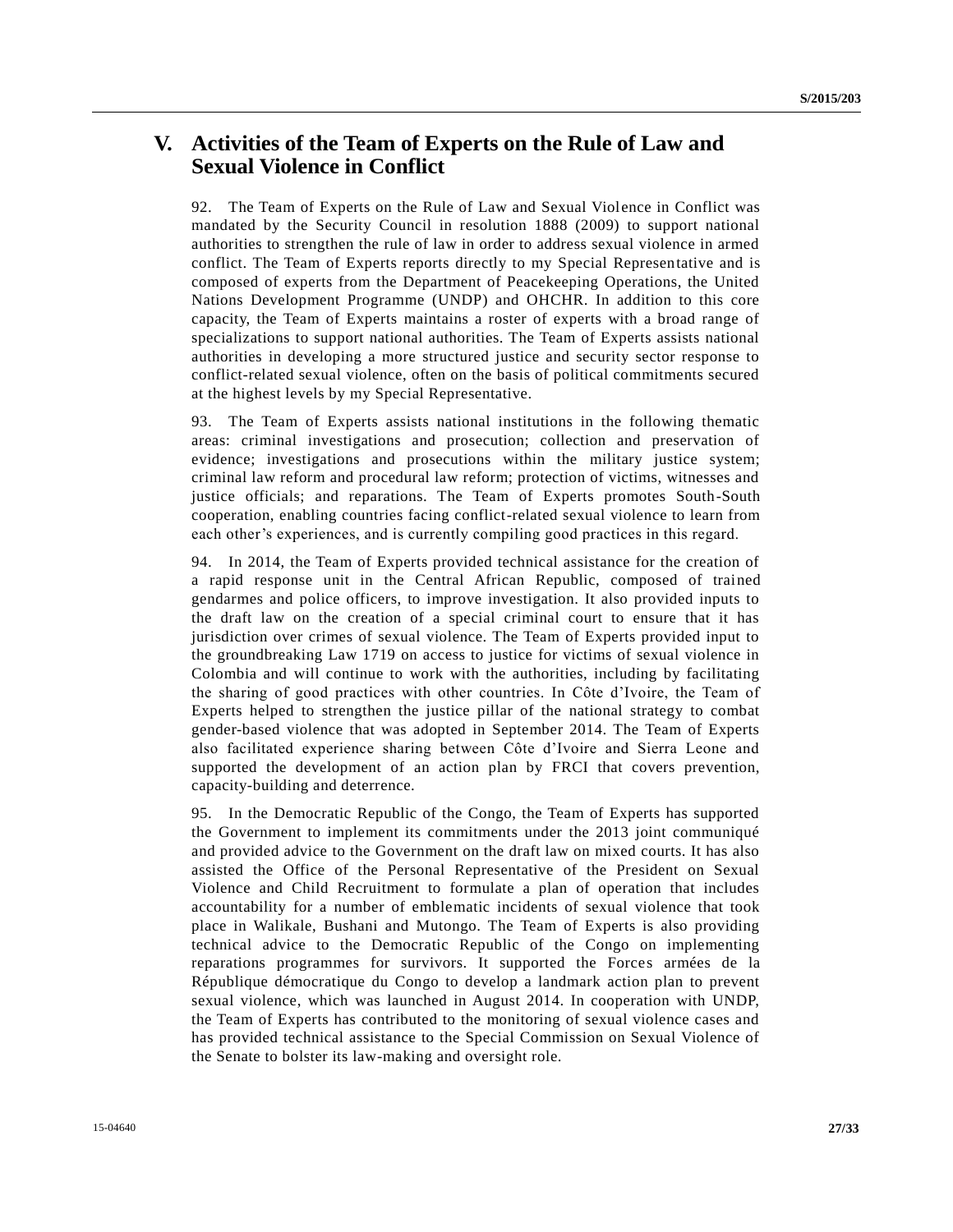96. As a result of technical support from the Team of Experts to the panel of judges established by the Government of Guinea, 12 military officers, including senior officers, and a gendarme have been indicted for crimes allegedly committed during the events of 28 September 2009, including sexual violence. A judicial expert deployed by the Team of Experts continues to assist the panel in investigations and case building. The expert also assists in relation to safeguards for the security of victims and witnesses, reparations, judicial cooperation with neighbouring countries as well as in the planning of the forthcoming access to mass graves. The Team of Experts deployed to Liberia in July 2014 to contribute to the review of the United Nations-Government of Liberia Joint Programme on Sexual and Gender-Based Violence and to assist in defining recommendations on how to address remaining challenges.

97. In coordination with the United Nations in Somalia, the Team of Experts assisted the Government in drafting its national action plan on combating sexual violence, which constitutes a road map for the prevention of and response to crimes of sexual violence. In addition, the Team of Experts has contributed to strengthening the provisions of the sexual offences bill that is due to be discussed by Parliament. In South Sudan, the Team of Experts laid the groundwork for the joint communi qué signed between the United Nations and the Government in October 2014 and is working with the Government and the United Nations system to develop an implementation plan. In the context of the Framework of Cooperation between the Office of the Special Representative of the Secretary-General on Sexual Violence in Conflict and the International Conference on the Great Lakes Region, signed in December 2014, the Team of Experts has worked with the Kampala-based International Conference Training Facility on Sexual Violence to conduct training for police from countries participating in the International Conference on the use of forensic evidence. The Team of Experts collaborates with a number of other institutions, including Justice Rapid Response and the United Kingdom Prevention of Sexual Violence Initiative, and contributed to the development of the International Protocol on the Documentation and Investigation of Sexual Violence in Conflict.

# **VI. Recommendations**

98. The information presented in my report underscores the need to promote gender equality and women's empowerment in order to address the root causes of conflict-related sexual violence, transform harmful social norms and counter the rise of extremism. The following recommendations outline critical prevention and response measures to combat conflict-related sexual violence. In their implementation, I continue to emphasize the need for national ownership, leadership and responsibility. The United Nations stands ready to support national authorities in their efforts.

99. **I urge the Security Council:**

(a) **To recognize that in addition to being employed as a tactic of war, as noted in resolution 1820 (2008), sexual violence can also constitute a tactic of terror. Accordingly, efforts to prevent and address sexual violence should be closely and strategically aligned with efforts to prevent violent extremism;**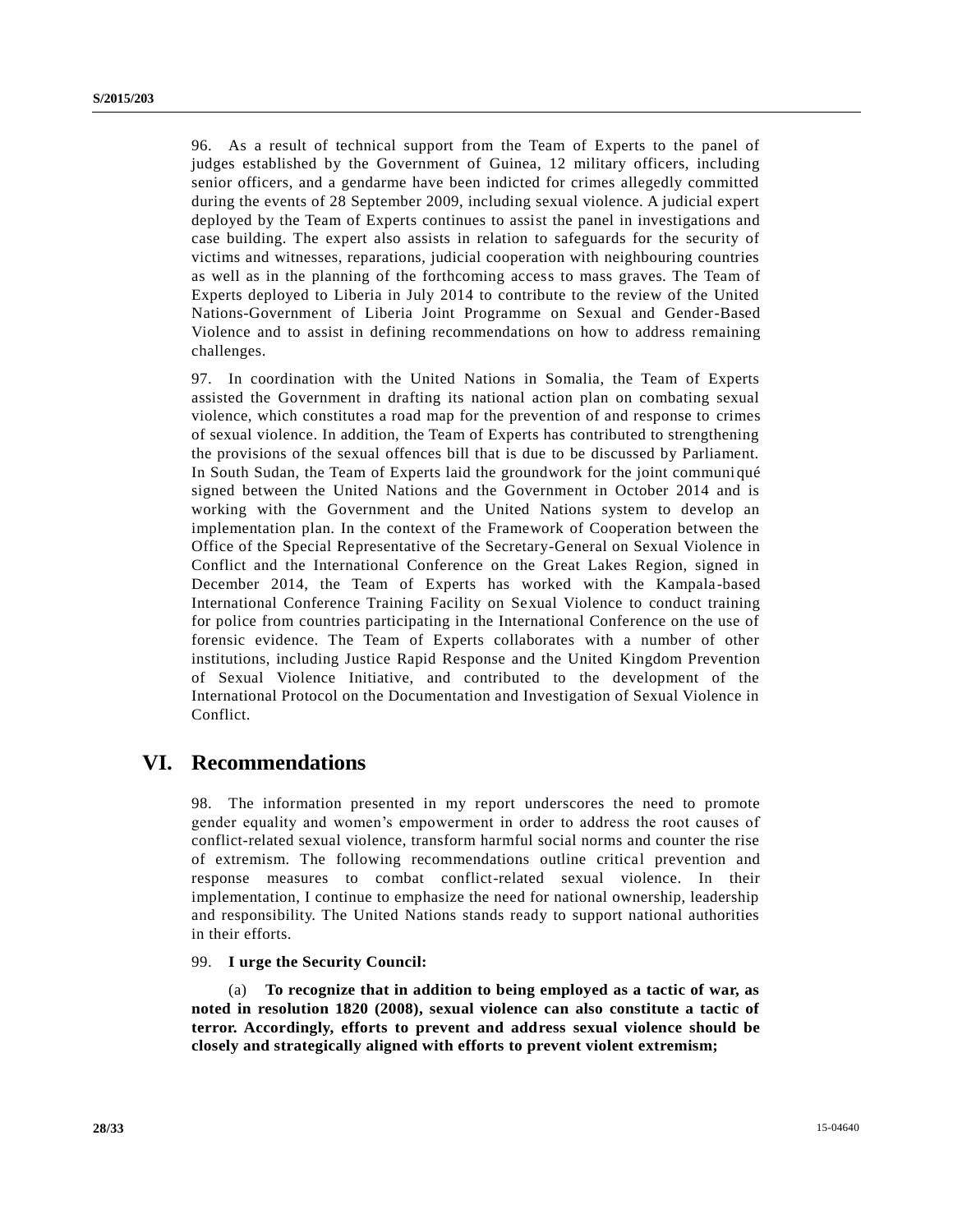(b) **To fully integrate the issue of conflict-related sexual violence into the work of relevant Security Council sanctions committees, including the Al-Qaida Sanctions List, as part of the criteria for the imposition of targeted measures;**

(c) **To continue to employ all means at its disposal to influence parties to conflict to comply with international law, including by referring matters to the International Criminal Court. Referrals should apply to individuals who commit, command or condone, by failing to prevent or punish, sexual violence, in line with the modes of liability under international criminal law**;

(d) **To give due consideration to the risk factors and warning signs of sexual violence in its monitoring of the security situation in conflict-affected countries, particularly in relation to elections, civil strife and mass population movements, such as forced displacements or expulsions;**

(e) **To use its periodic field visits to focus attention on conflict-related sexual violence concerns and to solicit the views of affected communities, women's civil society organizations and associations of survivors, as appropriate.**

100. **I encourage Member States, donors and regional organizations:**

(a) **To support the delivery of multisectoral assistance for survivors of sexual violence, including the full range of sexual and reproductive health services; HIV awareness and response measures; and psychosocial, legal and livelihood support, ensuring differentiated and appropriate responses for children and male survivors. Reintegration support, including shelters and economic livelihood programmes, should be made available to individuals released from situations of abduction, forced marriage, trafficking and sexual slavery, as survivors and their families often face social and economic marginalization;**

(b) **To support the United Nations to engage in dialogue with both State and non-State parties to elicit commitments to prevent and address conflictrelated sexual violence and to help ensure compliance with these commitments as well as supporting engagement with faith-based leaders to counter religious justifications for violence and reduce the stigma faced by survivors;**

(c) **To continue to emphasize the central role of civil society, including women's organizations, in community-level prevention, protection and support, as well as that of journalists and human rights defenders who report on and respond to these traditionally hidden crimes and can play a pivotal role in changing social norms, attitudes and behaviours;**

(d) **To support the accelerated deployment of both Women's Protection Advisers and Gender Advisers, in order to facilitate the full implementation of all resolutions on conflict-related sexual violence and women, peace and security, including by ensuring that these posts are reflected in the regular budgets of United Nations missions. Given the scope of work under both portfolios, it is critical that these functions remain distinct and complementary;**

(e) **To provide adequate and timely funding to ensure that ceasefire and peace agreements comprehensively address conflict-related sexual violence and are effectively implemented, including by supporting the deployment of gender expertise to mediation teams and monitoring mechanisms; deploying both**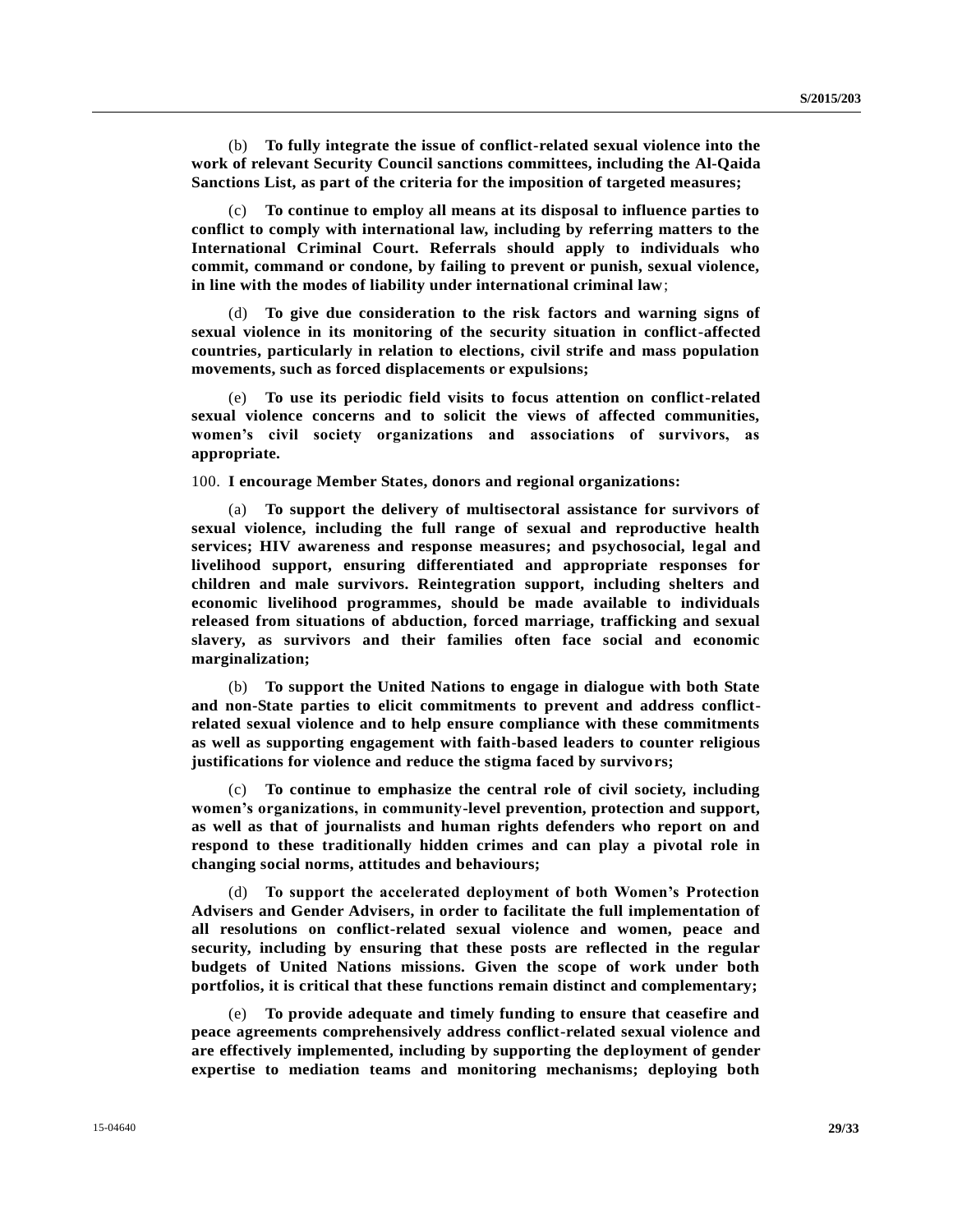**female and male observers; and training monitoring teams on how to effectively monitor for conflict-related sexual violence. In addition, women should have the opportunity to participate meaningfully in all ongoing peace processes, including in relation to the Central African Republic, Libya, Mali, Myanmar and South Sudan;**

(f) **To explicitly reflect the need to address conflict-related sexual violence in all justice, security sector reform and disarmament, demobilization and reintegration initiatives, including as they relate to corrections and police capacity;**

(g) **To continue to support the use of innovative operational tools developed by partners of United Nations Action against Sexual Violence in Conflict, including Addressing Conflict-Related Sexual Violence: An Analytical Inventory of Peacekeeping Practice, the matrix of early-warning indicators of conflict-related sexual violence and guidance on ethical data collection and strengthening medico-legal services, and to adopt national and regional early warning systems in conflict-affected areas that are attuned to gender dynamics and signs of impending, ongoing or escalating sexual violence and refer to the Guidance Note of the Secretary-General on Reparations for Conflict-related Sexual Violence in the design, development and implementation of reparations programmes;**

(h) **To encourage troop- and police-contributing countries to increase the number of women deployed to peacekeeping operations and to systematically integrate the Department of Peacekeeping Operations-Department of Field Support training materials on conflict-related sexual violence into their predeployment training;**

(i) **To encourage private sector actors to make specific commitments, including to undertake due diligence to ensure that proceeds from materials acquired for their production processes do not fund armed groups that perpetuate conflict and conflict-related sexual violence;**

(j) **To give due consideration to accepting conflict-related sexual violence as a form of persecution that is grounds for the recognition of refugee status for individuals affected or under threat, as sexual violence is not only a risk faced by displaced persons but also a tactic that has been used to induce displacement;**

(k) **To fulfil the political commitments and pledges made at the historic Global Summit to End Sexual Violence in Conflict convened by the Government of the United Kingdom in June 2014 as well as in the communiqué for the Call to Action on Protecting Women and Girls in Emergencies adopted in November 2013;**

(l) **To continue cooperation with regional and subregional organizations, including the sharing of experiences and information. I encourage regional and subregional bodies to establish concrete mechanisms to prevent and respond to conflict-related sexual violence, specifically its cross-border dimensions, and note that such efforts may be advanced through the appointment of a dedicated high-level envoy within their secretariats;**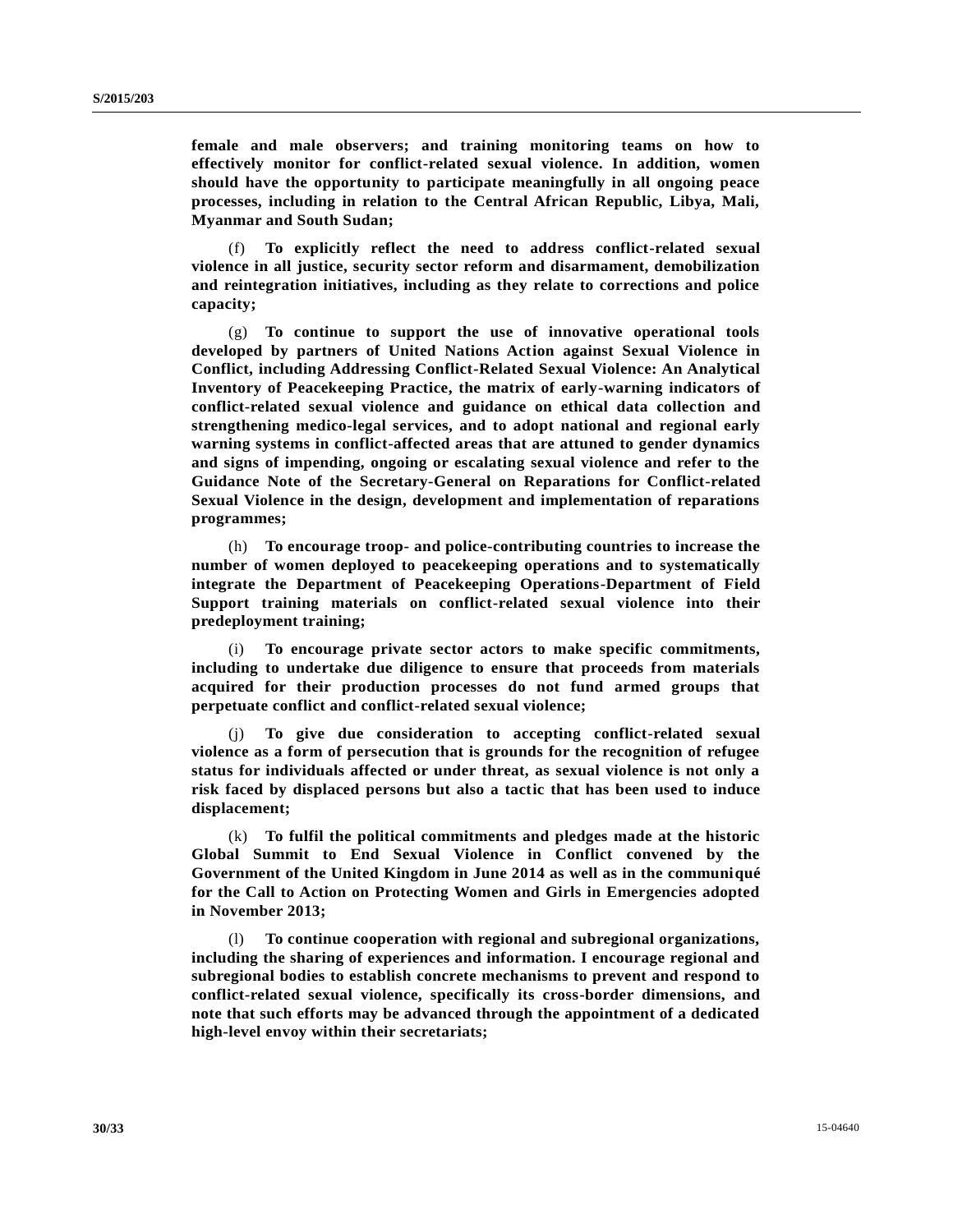(m) **To ensure that all efforts to document and investigate sexual violence are guided by the principles of security, confidentiality, anonymity and informed consent.**

101. **In line with my emphasis on fostering national ownership, I urge Member States to draw upon the expertise of the Team of Experts on the Rule of Law and Sexual Violence in Conflict and to support the experts in building the capacity of civilian and military justice systems, as part of broader efforts to strengthen institutional safeguards against impunity. I urge donors to ensure sustainable funding for this valuable resource.**

102. **I urge all Member States to support the efforts of United Nations Action against Sexual Violence in Conflict and its Multi-Partner Trust Fund, particularly for the development and implementation of comprehensive national strategies to prevent and address conflict-related sexual violence in a coordinated and holistic manner.**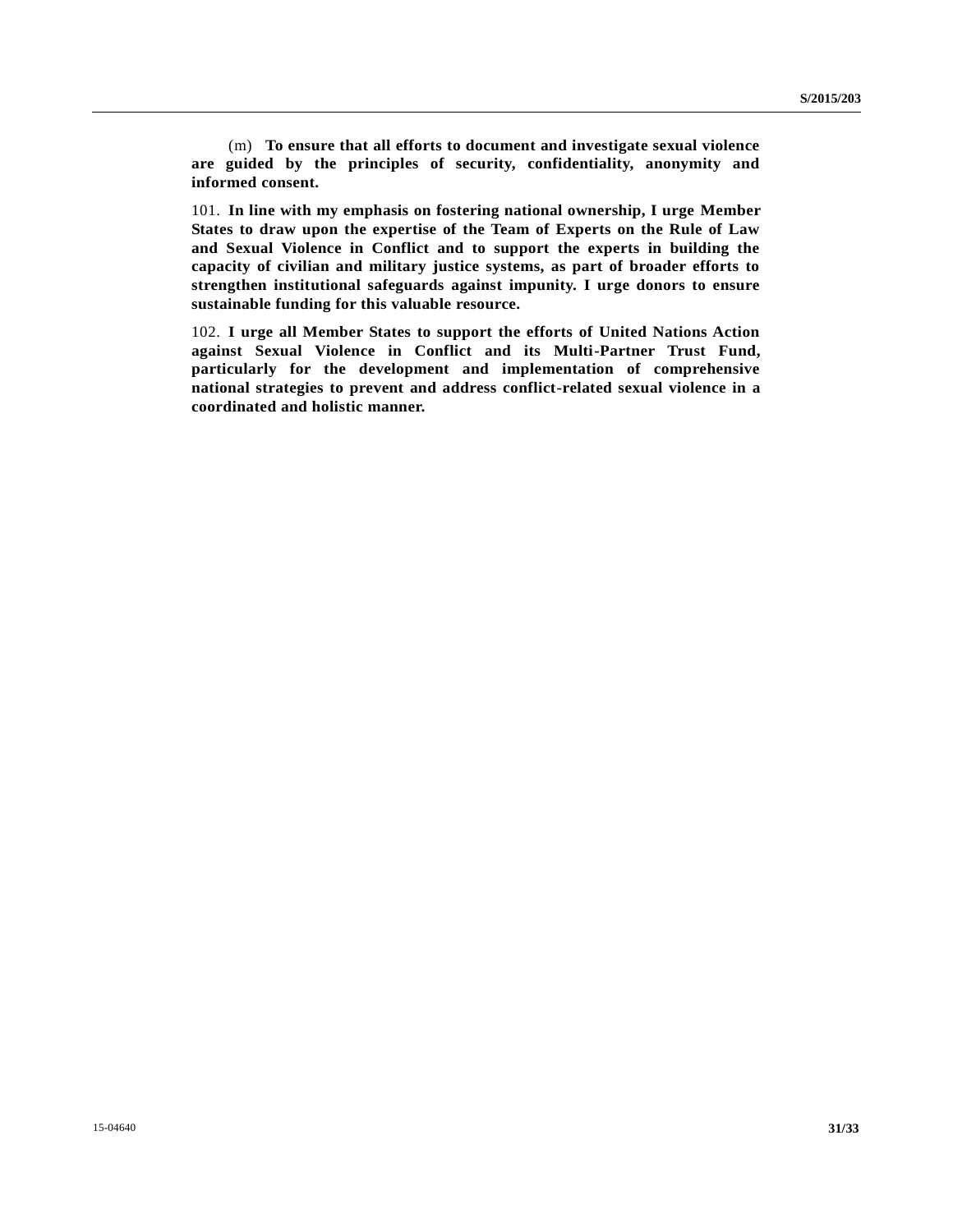# **Annex**

# **List of parties credibly suspected of committing or being responsible for patterns of rape and other forms of sexual violence in situations of armed conflict on the agenda of the Security Council**

The present annex does not purport to be a comprehensive list of perpetrators, but includes those on whom credible information is available. It should be noted that the names of countries appear only to indicate the locations where offending parties are committing relevant violations.

# **Parties in the Central African Republic**

- 1. Lord's Resistance Army.
- 2. Ex-Séléka forces.

3. Anti-balaka forces, including associated elements of the armed forces of the Central African Republic.

- 4. Révolution et justice.
- 5. Front démocratique du peuple centrafricain.

## **Parties in Côte d'Ivoire**

1. Ex-militia groups, including the Alliance patriotique de l'ethnie Wé, the Front pour la libération du Grand Ouest, the Mouvement ivoirien de libération de l'ouest de la Côte d'Ivoire and the Union patriotique de résistance du Grand Ouest.

2. Forces républicaines de Côte d'Ivoire.\*

# **Parties in the Democratic Republic of the Congo**

- 1. The following armed groups:
	- (a) Alliance des patriotes pour un Congo libre et souverain;
	- (b) Allied Democratic Forces National Army for the Liberation of Uganda;
	- (c) Forces pour la défense du Congo;
	- (d) Forces démocratiques de libération du Rwanda;
	- (e) Front de résistance patriotique de l'Ituri;
	- (f) Lord's Resistance Army;
	- (g) Mai-Mai Cheka/Nduma Defence for Congo;
	- (h) Mai-Mai Kifuafua;
	- (i) Mai-Mai Simba/Morgan;
	- (j) Mai-Mai Simba/Lumumba;
	- (k) Nyatura armed group;
	- (l) Raia Mutomboki.

<sup>\*</sup> Party has committed to adopt specific measures to address conflict-related sexual violence.